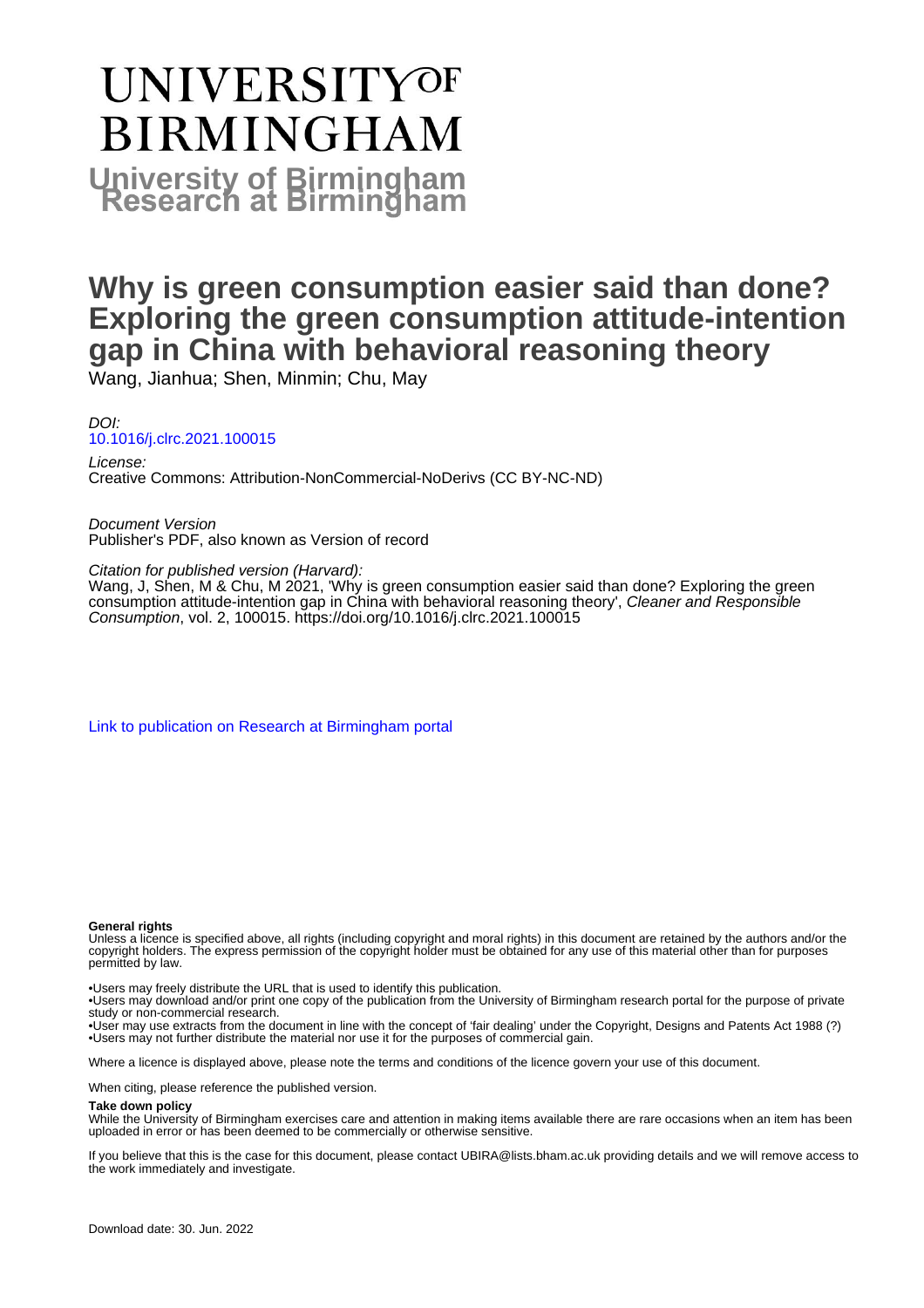Contents lists available at [ScienceDirect](www.sciencedirect.com/science/journal/26667843)





Cleaner and Responsible Consumption

journal homepage: <www.journals.elsevier.com/cleaner-and-responsible-consumption>

### Why is green consumption easier said than done? Exploring the green consumption attitude-intention gap in China with behavioral reasoning theory



### Ji[a](#page-1-0)nhua Wang<sup>a</sup>, Minmin Shen<sup>a</sup>, May Chu<sup>[b](#page-1-1),[\\*](#page-1-2)</sup>

<span id="page-1-1"></span><span id="page-1-0"></span>a School of Business, Jiangnan University, 1800 Lihuda Dao, Binhu District, Wuxi, Jiangsu Province, 214125, China **b** Department of Government and Public Administration, The Chinese University of Hong Kong, Shatin, New Territories, Hong Kong, China

#### ARTICLE INFO Keywords: Attitude Environmental values Global motives Intention Theory of planned behavior ABSTRACT Many consumers have shown positive attitudes towards green consumption; however, these attitudes do not necessarily translate into intentions or behaviors. To analyze this attitude-intention and hence behavior gap, this paper employs behavioral reasoning theory which extends the traditional theory of planned behavior by including context-specific reasons, in addition to values and global motives as possible determinants of intentions and behaviors. This study collected first-hand data by conducting a face-to-face survey with 839 Chinese consumers from four cities in Jiangsu Province and eight cities in Anhui Province, and applies structural equation modeling for data analysis. The results indicate that reasons for green consumption affect intentions only indirectly through attitudes, while reasons against green consumption impact intentions in a direct way, bypassing attitudes. In other words, reasons against green consumption impede intentions, despite positive attitudes. At the same time, both types of reasons are influenced by environmental values. To bridge the attitude-intention gap, we propose

#### 1. Introduction

Rapid industrialization leads to economic growth and social changes by transforming the economy from a primarily agricultural one to that based on massive manufacturing. In the meanwhile, the environment suffers in the industrialization process from various problems such as pollution, resource depletion, environmental degradation, eutrophication, and climate change which all hinder sustainable development. In recent years, people are becoming more aware of the impacts of their purchase behavior on global warming and the importance of sustainable consumption. Green consumption, as an alternative to the traditional way of consumption, refers to an ecological consumption model that seeks to minimize the negative impacts of individual behaviors on the ecological environment while meeting human needs [\(Pieters, 1991;](#page-10-0) [Carlson et al., 1993](#page-9-0)). Green consumption covers three stages: Product purchase, product use, and product disposal ([Wu et al., 2016\)](#page-10-1).

This study aims to examine factors that determine consumers' intention and hence behavior to shift to green consumption. Practices of green consumption covered in the study range from the purchase of green food to green clothing, green products, green living, and green traveling. Despite consumers' positive attitude toward green consumption, consumers do not necessarily possess purchase intention and hence perform actual purchase behavior. Indeed, previous studies have identified the attitude-intention gap in green consumption; examples include the rare engagement in green consumption of those who claimed to be willing to protect the environment ([Maloney and Ward, 1973\)](#page-9-1). In the United States, for example, [Nolan et al. \(2008\)](#page-10-2) found that while residents claimed to save energy, first and foremost, to protect the environment, the correlation between the positive attitude of environmental protection and actual energy-saving behavior was only as low as 6%. In other words, green consumption behavior still stays in the commitment stage [\(Teng](#page-10-3) [and Chang, 2014\)](#page-10-3). This attitude-intention gap has confused both policy-makers who formulate greening policies and manufacturers who invest in green product production. The gap also offsets the benefits of technological progress and ultimately affects the development of the green market [\(Wang et al., 2012\)](#page-10-4). Therefore, we need to explore factors inducing the gap between consumers' green consumption attitudes and green consumption intention.

measures that the governments and businesses can take to raise the environmental values of consumers, and

reduce their "reasons against" and increase their "reasons for" green consumption.

<span id="page-1-2"></span>\* Corresponding author. E-mail addresses: [jianhua.w@jiangnan.edu.cn](mailto:jianhua.w@jiangnan.edu.cn) (J. Wang), [6180909014@stu.jiangnan.edu.cn](mailto:6180909014@stu.jiangnan.edu.cn) (M. Shen), [maychu@cuhk.edu.hk](mailto:maychu@cuhk.edu.hk) (M. Chu).

<https://doi.org/10.1016/j.clrc.2021.100015>

Received 20 September 2020; Received in revised form 19 February 2021; Accepted 24 March 2021

<sup>2666-7843/</sup>© 2021 The Author(s). Published by Elsevier Ltd. This is an open access article under the CC BY-NC-ND license [\(http://creativecommons.org/licenses/by](http://creativecommons.org/licenses/by-nc-nd/4.0/) $nc\text{-}nd/4.0/$ ).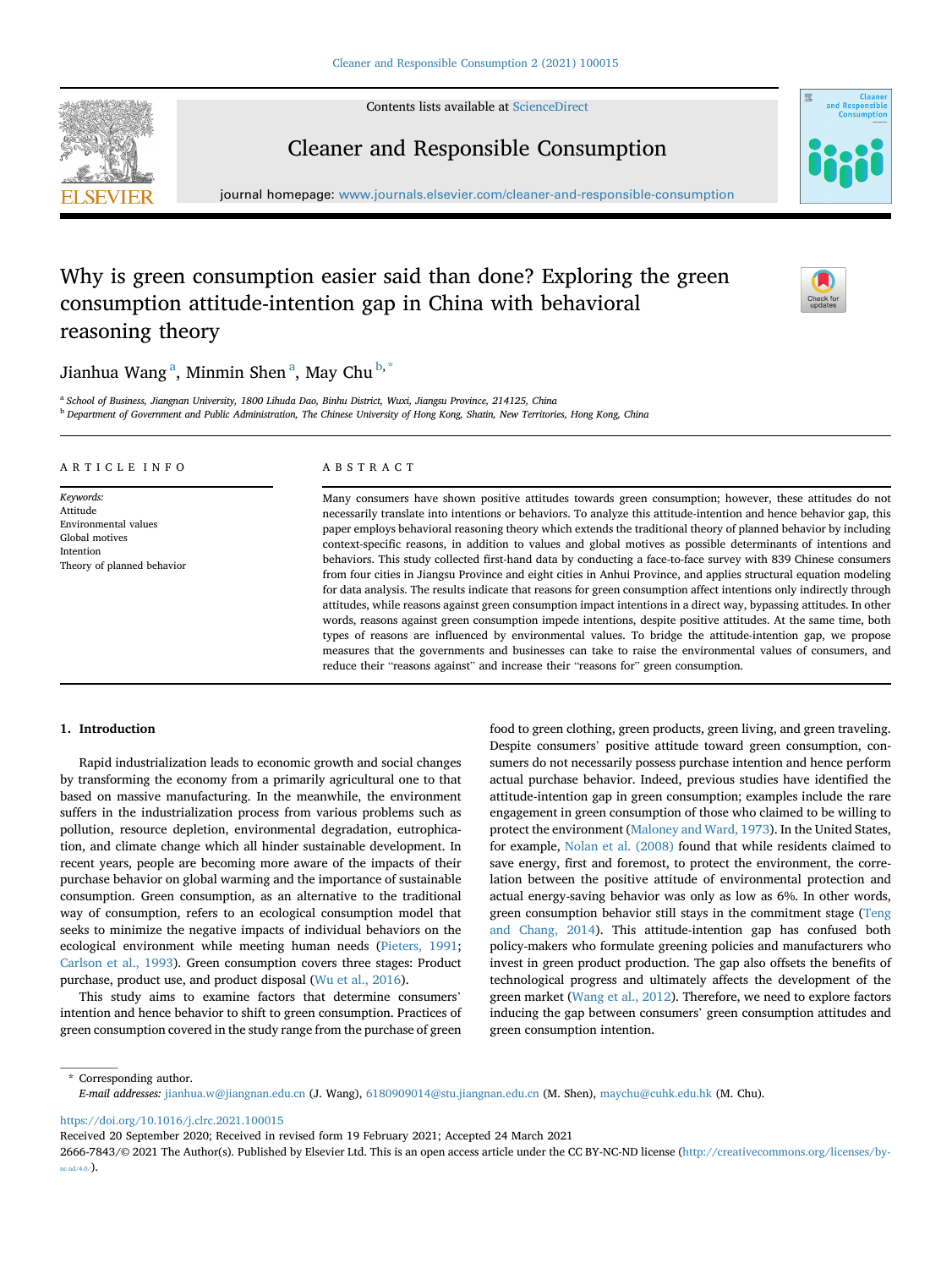In [Chen and Zhao](#page-9-2)'s (2015) study, two stages were identified in analyzing the attitude-behavior gap in green consumption: The attitude-intention gap and the intention-behavior gap. In this study, we aim to employ behavioral reasoning theory to examine the first stage of the attitude-intention gap in green consumption and find out the reasons inducing such gap. Put another way, this paper addresses a major research question: "What are the determinants of consumers' intention to shift to green consumption?" To answer the question, behavioral reasoning theory which expands the traditional theory of planned behavior by introducing the concepts of "reasons" and "beliefs", is used as the theoretical framework for analysis. First-hand empirical data was collected by conducting a face-to-face survey in Jiangsu Province and Anhui Province in China. The study contributes to the theoretical debate on behavioral theories. In practice, identification of such reasons could help design policy measures and business strategies that promote actual green consumption.

#### 2. Literature review and hypotheses

One widely used theory to account for purchase intention and behavior is the theory of planned behavior (TPB). The theory was first proposed by [Ajzen \(1991\)](#page-9-3) and was then widely applied in numerous empirical studies. TPB suggests that three constructs, namely attitudes, subjective norms, and perceived behavioral control affect an individual'<sup>s</sup> intention. This intention, in turn, influences behavior. Based on TPB, several studies have examined the green consumption behaviors of Chinese consumers. The results show that an individual who (i) has a positive attitude towards green consumption ([Wang and Wang, 2013\)](#page-10-5), (ii) aligns with social norms that support green consumerism [\(Sheng](#page-10-6) [et al., 2019\)](#page-10-6), and (iii) has consciousness toward positive factors [\(Zhang](#page-10-7) [and Li, 2017\)](#page-10-7), are more likely to have a positive intention toward green consumption and hence are more likely to practice green consumption.

Despite TPB has been widely used in empirical work, these studies have also suggested the need for a review of the theory. In particular, they have pointed out the weak and often non-existent link between attitudes and behaviors under this framework ([Claudy et al., 2013\)](#page-9-4). Concerning sustainability issues, [Vermeir and Verbeke \(2006\)](#page-10-8) argued that although the public has an increasing concern and a positive attitude towards sustainable food consumption practices, their behavioral patterns are not necessarily univocally consistent with their attitudes. In particular, the low perceived availability of sustainable products explains why the purchase intention remains low for consumers. Similarly, according to a survey by Deloitte Global, while 93% of consumers showed a positive attitude towards new energy vehicles, China's new energy vehicles did not sell well. The new energy market is seen as an "embarrassing situation" too where the concept is well received but not supported with actual spending ([Ye and Zhou, 2012\)](#page-10-9). Globally, studies of [Eurobarometer \(2005\)](#page-9-5) and [Claudy et al. \(2011\)](#page-9-6) also found that while consumers showed strong interest in renewable energy, the renewable energy market of many countries grew slowly. In summary, various studies consistently conclude that attitude alone is an unsuffcieint predictor of behavioral intention or behavior [\(Vermeir and Verbeke, 2006\)](#page-10-8).

As the originator of TPB, [Ajzen \(2020\)](#page-9-7) agreed that TPB is, in principle, open to the inclusion of additional predictors as long as the following criteria are met: (i) The proposed variable is behavior-specific and conforms to the principle of compatibility; (ii) it is possible to conceive the proposed variable as a causal factor determining intention or action; (iii) the proposed additions are conceptually independent of the theory'<sup>s</sup> existing predictors; (iv) the factor considered is potentially applicable to a wide range of behaviors.

One of the approaches which incorporates additional predictors in TPB is [Westaby](#page-10-10)'s (2005) behavioral reasoning theory (BRT). The inclusion of the concept of "reasons" in BRT is thought to "provide a more complete understanding of human decision-making and behavior" ([Westaby et al., 2010](#page-10-11)). "Reasons" in this context refer to reasons that lead an individual to practice or reject a particular behavior. These reasons are

considered to connect an individual's values/beliefs, intention and behavior, and global motives, a term that refers to the three elements of attitudes, subjective norms, and perceived behavioral control in TPB ([Westaby, 2005\)](#page-10-12).

Reasons influence global motives and intentions because individuals use them to "justify and defend their actions, which promotes and protects their self-worth" ([Westaby, 2005](#page-10-12), p.98). Individuals, therefore, find their behavior justifiable and reasonable and can "avoid psychological discomfort and cognitive dissonance" [\(Claudy and Peterson, 2014,](#page-9-8) p.175). Since its introduction, BRT has been applied to identify factors affecting behaviors that are not fully explained by global motives that are at the center of TPB. For instance, the theory has helped explain volunteering for nonprofit organizations [\(Briggs et al., 2010\)](#page-9-9), decision-making in leadership ([Westaby et al., 2010](#page-10-11)), the underuse of urban bicycle commuting ([Claudy and Peterson, 2014](#page-9-8)), consumers' views on innovation ([Claudy et al., 2015](#page-9-10)), entrepreneurial behavior [\(Miralles et al.,](#page-9-11) [2017\)](#page-9-11), generosity decisions [\(Nicholls and Schimmel, 2016](#page-10-13)), adoption of m-banking ([Gupta and Arora, 2017](#page-9-12)), adoption of educational technology ([Karapanos et al., 2017](#page-9-13)), the impact of brand reputation on the con-sumption of organic food ([Ryan and Casidy, 2018](#page-10-14)), and consumers' sustainable clothing consumption [\(Diddi et al., 2019](#page-9-14)).

In the field of green consumption, a higher cost in terms of money, energy, and time is involved in the behavior, compared with ordinary consumption. Therefore, before making the final action, consumers will reasonably evaluate their reasons for and against green consumption. For example, despite strong attitudes towards environmentalism, high costs may hinder such an intention from being formed, and therefore the behavior does not follow.

With the BRT as the framework, this paper seeks to clarify the reasons for the attitude-intention gap of green consumption and its influential factors.

#### 2.1. Role of intention towards behavior

Similar to other behavioral intention theories such as TPB ([Ajzen,](#page-9-3) [1991\)](#page-9-3) and the theory of reasoned action ([Fishbein and Ajzen, 1975](#page-9-15)), BRT assumes that intention is closely linked to behavior ([Westaby, 2005\)](#page-10-10). Both theoretical frameworks and empirical work have also suggested such an association ([Ajzen, 2001](#page-9-16); [Wanberg et al., 2005](#page-10-12); [Westaby et al.,](#page-10-11) [2010\)](#page-10-11). This paper also makes use of this assumption.

#### 2.2. Role of reasons

Reasons refer to the "specific subjective factors people use to explain their anticipated behavior" [\(Westaby, 2005](#page-10-10), p.100). Reasons in BRT are classified into two broad sub-dimensions, namely "reasons for" and "reasons against" ([Westaby, 2005](#page-10-10), p.100). These two types of reasons are not "just opposites of each other"; they are "qualitatively distinct constructs" that have different impacts [\(Claudy et al., 2015,](#page-9-10) p. 539).

Reasons are different from global motives in the sense that reasons are context-specific and refer to the particular issue in question, while global motives relate to "broad substantive factors that consistently influence intentions across diverse behavioral domains" [\(Westaby, 2005](#page-10-10), p.98). Reasons are also distinguished from beliefs by the "temporal orientation they may take in memory" [\(Westaby, 2005](#page-10-10), p. 100). [Westaby \(2005\)](#page-10-10) explains that beliefs are widely "construed and can represent many forms of thoughts", while the focus of reasons is on "the cognitions people use to explain their behavior ([Westaby, 2005](#page-10-10), p. 100). Three schools of thoughts – sense-making proposed by [Thomas et al. \(1993\),](#page-10-15) psychological coherence by [Nowak et al. \(2000\)](#page-10-16), and functional theorizing by [Snyder \(1992\)](#page-10-17) – all agree that individuals deduce information to evaluate the acceptability of different options. After evaluation, individuals justify their behaviors with reasons for and against such actions. These reasons, in addition, can act independently of their impacts on global motives and act directly on intentions. Therefore, in BRT, reasons are theorized to affect intention both indirectly and directly.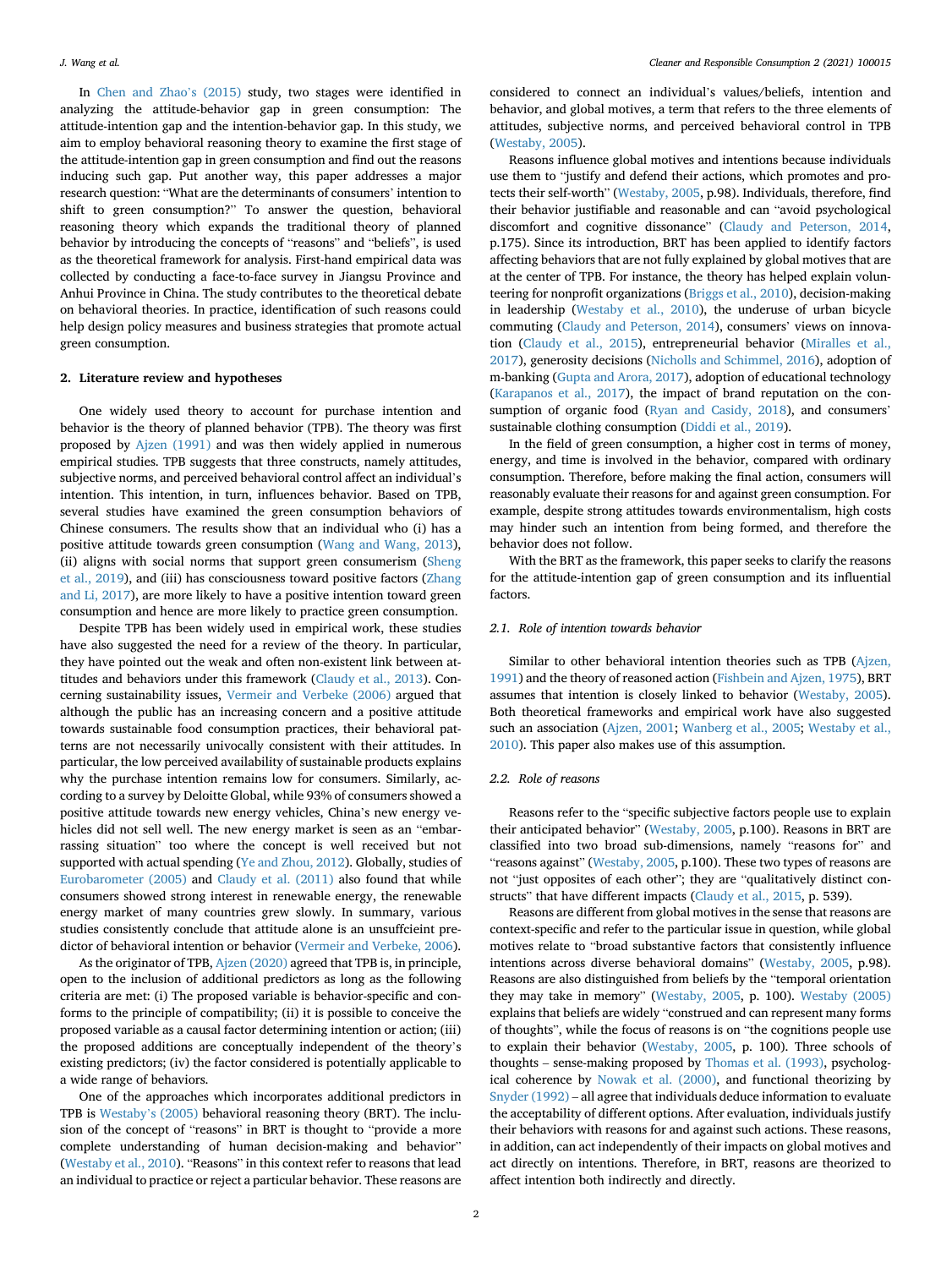Indirectly, reasons may be antecedents to each of the three components of global motives ([Westaby, 2005](#page-10-10); [Westaby et al., 2010\)](#page-10-11). In this paper, we will discuss attitude only because our research focus is on the attitude-intention gap. Attitude reflects an individual's positive or negative evaluation of a specific behavior and the formation of consumers' attitude is based on their reasoning [\(Myyry et al., 2009\)](#page-9-17). Once an individual has strong rationality to support a certain type of behavior, he will produce a positive and supportive evaluation of this behavior, thereby forming the necessary behavioral motivation ([Pennington and](#page-10-18) [Hastie, 1988](#page-10-18)). For example, positive reasons to support green consumption arising from personal interests or environmental benefits can prompt consumers to have a positive attitude. On the contrary, reasons that do not support green consumption due to considerations such as costs, risks, and value barriers may harm consumers' green consumption attitudes ([Dhir and Goyal, 2020\)](#page-9-18). Therefore, this study proposes the following hypotheses:

H1a. Consumers' reasons for green consumption have a positive impact on their green consumption attitudes.

H1b. Consumers' reasons against green consumption have a negative impact on green consumption attitudes.

Directly, reasons may explain intentions over and above that predicted by global motives ([Westaby, 2005](#page-10-10); [Westaby et al., 2010](#page-10-11)). In some cases, these reasons are strong enough to affect intentions in a way that overrides the influence of global motives. In the context of green consumption, consumers would seek the reason that has the most explanatory power to coordinate their cognitive dissonance and enhance their confidence in making the behavioral decisions on performing green consumption behavior at last. Such factors, according to [Wei et al.](#page-10-19) [\(2019\)](#page-10-19), are utility value, environmental value, and psychological value of green goods. Unlike the traditional behavioral intention models, BRT considers behavioral reasons as a predictor of individual behavioral decisions. In other words, the reasons for and against green consumption can directly affect consumers' green consumption intentions [\(Claudy](#page-9-4) [et al., 2013](#page-9-4)). For example, when the reasons against green consumption such as high costs dominate the thinking, even if consumers have a positive attitude, they will eventually refuse to make the purchase. Therefore, this study proposes the following hypotheses:

H2a. Consumers' reasons for green consumption have a positive impact on green consumption intentions.

H2b. Consumers' reasons against green consumption have a negative impact on green consumption intentions.

In BRT, beliefs and values are expected to influence reasons ([Westaby,](#page-10-10) [2005\)](#page-10-10). Beliefs and values are deeply rooted in human beings – they are a set of cognitive and value judgment systems that form an individual'<sup>s</sup> subjective view and evaluation of the objective world, and are enduring and stable [\(Schwartz, 1994](#page-10-20)). That is to say, the derivation of reasons is not generated independently of beliefs and values. Individuals' defense of their own behavior involves the cognitive process that includes beliefs and values ([Westaby, 2005](#page-10-10)); therefore, beliefs and values can affect an individual's judgment on expected behavior.

Three types of beliefs are posited by TPB and they correspond to the three global motives – behavioral beliefs for attitudes, normative beliefs for subjective norms, and control beliefs for perceptions over control ([Ajzen, 2006\)](#page-9-19). As this study focuses on the attitude-intention gap only, behavioral beliefs over environmental values are of relevance. [Stern](#page-10-21) et al.'[s \(1999\)](#page-10-21)value-belief-norm theory incorporates environmental values into the value system for the first time. One way in which these values are formed is when individuals include nature into their self-concepts and generate their sense of ecological responsibility ([Wang](#page-10-22) [and Zhou, 2019](#page-10-22)).

Environmental belief refers to the individual's judgment that a certain act will cause beneficial or harmful consequences to the natural environment and the belief that he should hold responsibility for the

environmental consequences of his behavior ([Mi and Lu, 2018\)](#page-9-20). The biophilia hypothesis posits that human beings have a psychological tendency to attach to the environment. Destroying the environment is considered self-harm when individuals feel they have a close connection with nature. An example is organic products. Since the production of organic food is consistent with consumers' environmental values, consumers with positive environmental beliefs are, therefore, more willing to accept organic food ([Ricci et al., 2018](#page-10-23)). Meanwhile, consumers' trust towards environmentally-friendly products is often undermined by scandals, unsubstantiated "green" claims, inconsistent standards, monitoring, and assessment practices; therefore, consumers tend to have a reservation in purchasing green products, especially when a premium is charged ([Nuttavuthisit and Th](#page-10-24)øgersen, 2017; [Yadav and Pathak, 2017\)](#page-10-25). In this sense, consumers' environmental values may affect both the "reasons for" and "reasons against" green consumption. Therefore, the study proposes the following hypotheses:

H3a. Environmental values that are in support of environmental protection have a positive impact on consumers' reasons for green consumption.

H3b. Environmental values that are in support of environmental protection have a negative impact on consumers' reasons against green consumption.

#### 2.3. Role of global motives

The role of global motives in BRT is similar to that of TPB, covering attitude, subjective norm, and perceived behavioral control. In other words, as an individual possesses a positive attitude towards a behavior, experiences social pressure for that behavior, and finds such behavior easy to conduct, the intention and hence behavior become more possible ([Westaby et al., 2010](#page-10-11), p.482).

In the current setting which focuses on attitudes, the more positive the consumers' attitude toward green consumption, the higher the possibility of forming green consumption intention. Attitude is a tendency of individuals to support or loathe a particular idea, object, or behavior. For example, [Yang and Xing](#page-10-26)'s (2009)qualitative study found that attitude is the most important factor influencing sustainable consumption behavior. [Li and Chen \(2017\)](#page-9-21), through grounded theory, found that attitude is an internal factor that influences the intention of green purchasing behavior. In an experiment on the purchase intention of American consumers of green energy, [Wiser \(2007\)](#page-10-27) pointed out that adding factors relating to attitude can greatly improve the prediction of purchase intention. Similarly, in a survey of Swiss households, [Hansla et al. \(2008\)](#page-9-22) found that positive attitudes are the main predictors of consumers choosing green electricity. A study in India also showed that attitude toward sustainable purchasing predicts sustainable purchase behavior ([Joshi and Rahman, 2017\)](#page-9-23). Accordingly, we propose the following hypothesis:

H4. Consumers' attitude toward green consumption has a positive impact on their intention of green consumption behavior.

BRT also suggests that attitudes are influenced by values ([Westaby,](#page-10-10) [2005](#page-10-10)). For instance, [Tversky and Kahneman \(1974\)](#page-10-28) argue that there is a direct path of influence between values and attitudes. This path is a result of individuals' simplification of information processing and desire to seek psychological shortcuts. This process can therefore bypass the reasoning and justification stages and be based on heuristics motives [\(Kahneman](#page-9-24) [et al., 1982\)](#page-9-24). Values influence the entire internal system of an individual and affect their specific attitudes and behavior. Dembkowski and Hanmer [\(1994](#page-9-25))put forward the "environmental value-attitude-system model" and suggested that environmental values are the in-depth factors that affect green consumption behaviors by affecting individuals' positive attitudes toward green consumption. [Wang and Zhou \(2019\)](#page-10-22) also showed that environmental values can indirectly affect ecological consumption behavior through environmental attitudes. Similarly, [Thompson and](#page-10-29)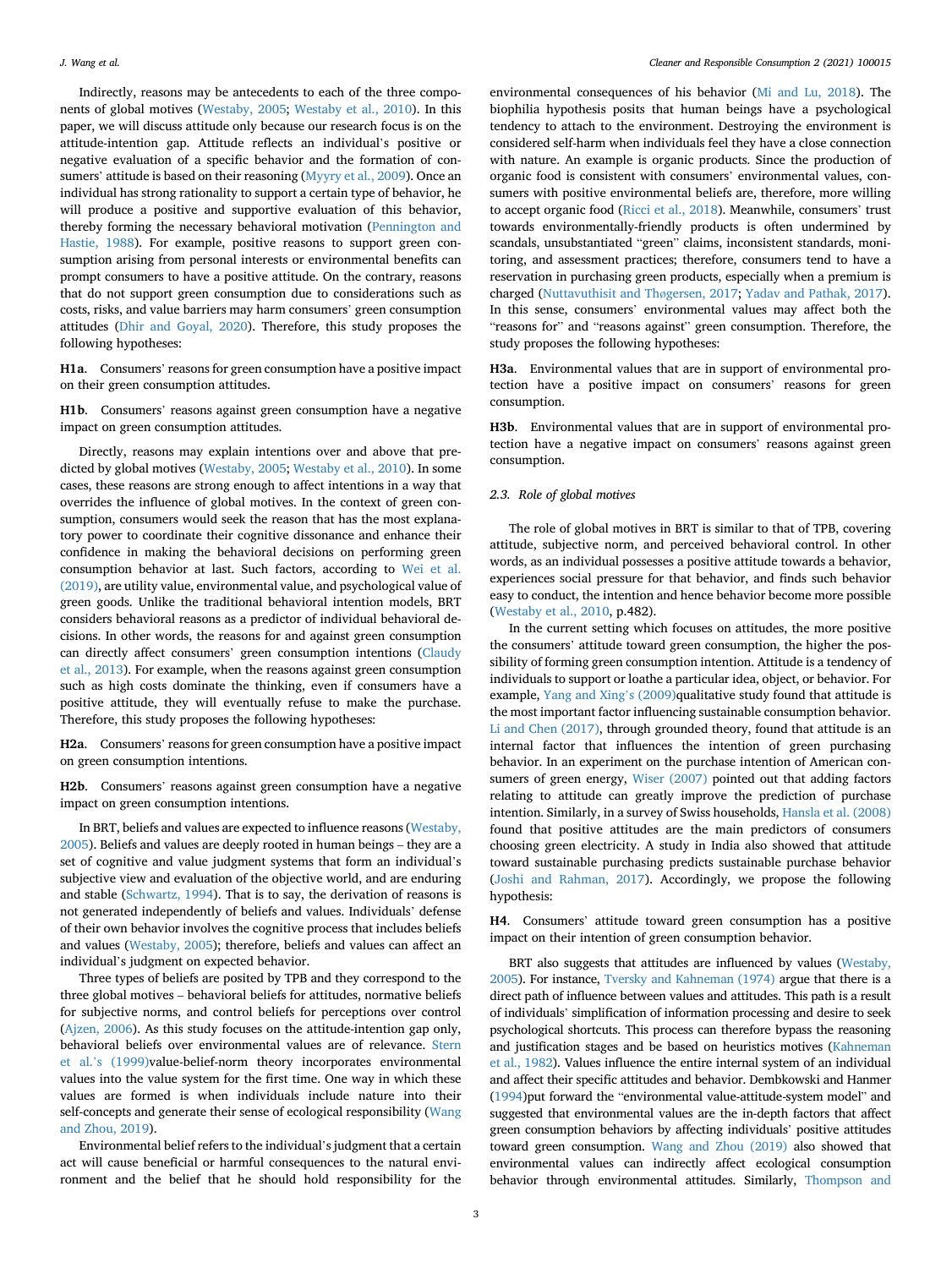[Barton \(1994\)](#page-10-29) studied environmental issues from the ecocentric and anthropocentric angles and concluded that ecological values have a direct impact on the individual's environmental attitude. [Sogari et al. \(2015\)](#page-10-30) examined how environmental values and beliefs about sustainable labeling shape consumers' attitudes towards sustainable-labeled wine. They suggested that for consumers to form a more positive attitude towards sustainable-labeled wine, it is essential for them to truly believe that the production method could benefit the environment. [Nguyen et al.](#page-9-26)'s (2016) study on environmentally friendly purchasing behavior also found that consumers with stronger environmental values show higher enthusiasm and attitude toward environmentally friendly products. Therefore, this study proposes the following hypothesis:

H5. Environmental values that are in support of environmental protection have a positive impact on consumers' green consumption attitudes.

To summarize, using the framework of behavioral reasoning theory proposed by [Westaby \(2005\),](#page-10-10) this study assumes that environmental values are the influential factors of green consumption intention, and values also indirectly affect green consumption intention through green consumption attitude and reasons. Reasons can have an indirect effect on the intention of green consumption behavior through attitudes, and it can also bypass attitudes and directly influence intentions. The specific paths and hypotheses that we propose are summarized [Fig. 1.](#page-4-0)

#### 3. Research design

#### 3.1. Sample selection

This study collected first-hand empirical data by conducting a survey, which has been approved by the Survey and Behavioral Research Ethics Committee at the Chinese University of Hong Kong (ref. no. SBRE-18-100). To ensure the representativeness of the data, stratified sampling was adopted. Two provinces were chosen in China, with four cities in Jiangsu Province (i.e. Southern Jiangsu: Wuxi; Central Jiangsu: Yangzhou; Northern Jiangsu: Huai'an, Lianyungang) and eight cities in Anhui Province (i.e. Southern Anhui: Xuancheng, Tongling, Ma'anshan; Central Anhui: Anqing, Hefei; Northern Anhui: Huainan, Huaibei, Fuyang). In this sense, different places across geography were selected to ensure representative sampling. Before the study began, we conducted a pilot study to improve the accuracy of the survey questions. In the formal survey, consumers aged 18 years old or above from urban areas, rural areas, counties, and villages were randomly selected to complete a face-to-face interview. Each interview took 20–30 min to finish. In total, 917 questionnaires were distributed; 839 of them were deemed valid, including 519 from Jiangsu Province and 320 from Anhui Province. The validity rate is 91.49%.

#### 3.2. Descriptive statistics

<span id="page-4-0"></span>The statistical data of the questionnaire are presented in [Table 1.](#page-5-0) In

terms of gender structure, females accounted for 53.56% in Jiangsu Province and 58.13% in Anhui Province, slightly higher than males. Concerning age distribution, the two provinces were dominated by young people aged from 18 to 45, accounting for 79.19% and 80.63% respectively. Among them, the sample of 18–25 years old in Anhui Province reached 49.06%, which also partly explains why Anhui Province accounted for 60.31% of college or undergraduate education. The regional distribution of sample consumers in the two provinces was relatively even, with urban area and town samples slightly more than that in suburban and rural areas. The family of the respondents in the two provinces was dominated by small families of 4–6 or 2–3 people, which is similar to China's average family size of 3.35 in the "Family Development Tracking Survey" released by the National Health and Family Planning Commission in 2015. In terms of family composition, families with the elderly and the young had the highest proportions, with 52.22% and 43.75% in Jiangsu and Anhui Provinces respectively. Also, nearly 70% of the respondents in Jiangsu Province had an annual household income of more than 80,000 yuan, while Anhui Province had relatively few. This is also consistent with the fact that the economic development level of Jiangsu Province is slightly higher than that of Anhui Province.

#### 3.3. Variables and measurement

Based on the BRT hypothetical model in [Fig. 1,](#page-4-0) this study incorporates five latent variables: Environmental values, green consumption attitudes, green consumption intention, reasons for and reasons against green consumption, as shown in [Table 2](#page-5-1). Concerning environmental values, we refer to the scales proposed by [Chan \(2001\)](#page-9-27), [Schwepker and Cornwell](#page-10-31)  $(1991)$ , and Fransson and Gäorling  $(1999)$  $(1999)$ , and modify them to suit the Chinese context. As to consumers' attitudes toward green consumption, we mainly base our measurements on the green consumption perception scale suggested by [Lien et al. \(2010\).](#page-9-29) For consumers' green consumption intention, we adapt the corresponding items in the green agricultural product consumption intention vector in [Lao and Wu](#page-9-30)'s (2013) and [Gao](#page-9-31) et al.'[s \(2016\)](#page-9-31) studies. Reasons for and against green consumption are measured and adapted with reference to the risk perception scales proposed by [Jacoby and Kaplan \(1972\)](#page-9-32) and [Mitchell and Greatorex \(1993\).](#page-9-33) The scale of reasons follows the language system of [Lao and Wu](#page-9-30)'s (2013) and [Gao et al.](#page-9-31)'s (2016) work to approximate the actual green consumption of Chinese consumers. Each item is measured using the Likert scale and is assigned a value from 1 to 5 points, which correspond to the five levels of "strongly disagree" to "strongly agree".

#### 4. Results

#### 4.1. Exploratory factor analysis

First, we perform an exploratory factor analysis using the 420 samples of odd-numbered items. The results show that the Cronbach's alpha coefficient of the overall scale is 0.903, the KMO value reaches 0.901, and



Fig. 1. Hypothetical model of the study.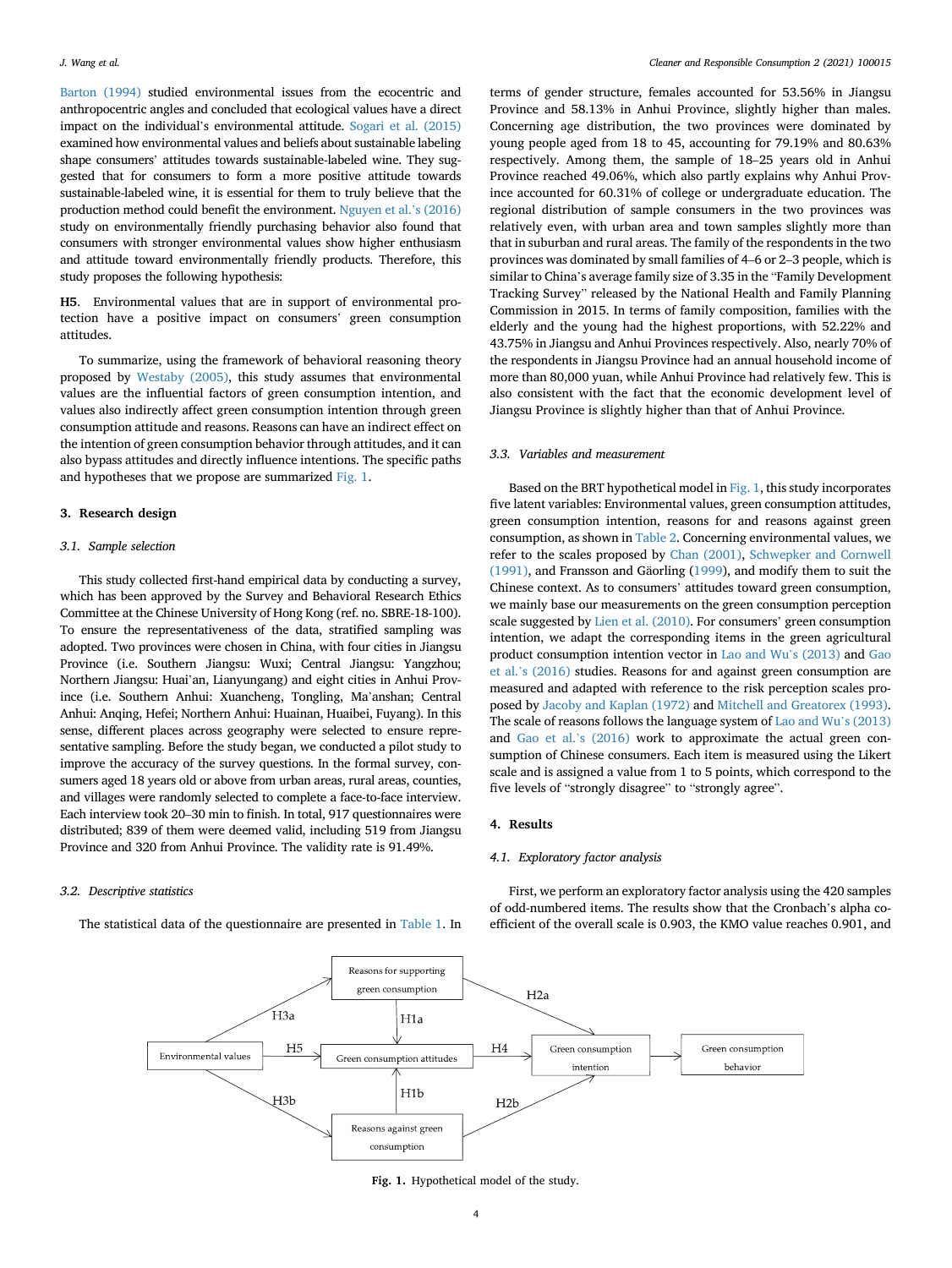#### <span id="page-5-0"></span>Table 1

Demographic information of respondents.

| Statistics characteristics           | Classification indicator                     | Jiangsu Province (519)        |                   | Anhui Province (320)          |                   |  |
|--------------------------------------|----------------------------------------------|-------------------------------|-------------------|-------------------------------|-------------------|--|
|                                      |                                              | Number of samples<br>(person) | Percentage<br>(%) | Number of samples<br>(person) | Percentage<br>(%) |  |
| Gender                               | Male                                         | 241                           | 46.44             | 134                           | 41.88             |  |
|                                      | Female                                       | 278                           | 53.56             | 186                           | 58.13             |  |
| Age                                  | $18 - 25$                                    | 124                           | 23.89             | 157                           | 49.06             |  |
|                                      | $26 - 35$                                    | 155                           | 29.87             | 45                            | 14.06             |  |
|                                      | $36 - 45$                                    | 132                           | 25.43             | 56                            | 17.50             |  |
|                                      | $46 - 55$                                    | 81                            | 15.61             | 50                            | 15.63             |  |
|                                      | 56 or above                                  | 27                            | 5.20              | 12                            | 3.75              |  |
| <b>Education</b> level               | Junior high school and below                 | 151                           | 29.09             | 51                            | 15.94             |  |
|                                      | High school or vocational training<br>school | 142                           | 27.36             | 71                            | 22.19             |  |
|                                      | College or Undergraduate                     | 195                           | 37.57             | 193                           | 60.31             |  |
|                                      | Graduate or above                            | 31                            | 5.97              | 5                             | 1.56              |  |
| Place of residence                   | Urban areas                                  | 164                           | 31.60             | 115                           | 35.94             |  |
|                                      | Suburbs                                      | 95                            | 18.30             | 52                            | 16.25             |  |
|                                      | Towns                                        | 146                           | 28.13             | 80                            | 25.00             |  |
|                                      | Rural areas                                  | 114                           | 21.97             | 73                            | 22.81             |  |
| Family size                          | 1                                            | 8                             | 1.54              | $\overline{4}$                | 1.25              |  |
|                                      | $2 - 3$                                      | 185                           | 35.65             | 111                           | 34.69             |  |
|                                      | $4 - 6$                                      | 296                           | 57.03             | 198                           | 61.88             |  |
|                                      | 7 or above                                   | 30                            | 5.78              | 7                             | 2.19              |  |
| Are there elderly or children in the | Have children but no elderly                 | 95                            | 18.30             | 70                            | 21.88             |  |
| family?                              | Have elderly but no children                 | 108                           | 20.81             | 63                            | 19.69             |  |
|                                      | Have elderly and children                    | 271                           | 52.22             | 140                           | 43.75             |  |
|                                      | No elderly and no children                   | 45                            | 8.67              | 47                            | 14.69             |  |
| Annual family income (Yuan)          | 50,000 yuan or less                          | 55                            | 10.60             | 49                            | 15.31             |  |
|                                      | 50,001-80,000 yuan                           | 102                           | 19.65             | 79                            | 24.69             |  |
|                                      | 80,001-100,000 yuan                          | 187                           | 36.03             | 87                            | 27.19             |  |
|                                      | 100,001-200,000 yuan                         | 133                           | 25.63             | 79                            | 24.69             |  |
|                                      | 200,001 yuan or above                        | 42                            | 8.09              | 26                            | 8.13              |  |

#### <span id="page-5-1"></span>Table 2

Rotated factor matrix.

| Variables        | Factor 1 | Factor 2 | Factor 3 | Factor 4 | Factor 5 |
|------------------|----------|----------|----------|----------|----------|
| EV1              | 0.057    | 0.031    | 0.812    | 0.088    | 0.028    |
| EV <sub>2</sub>  | 0.143    | 0.066    | 0.794    | 0.017    | 0.289    |
| EV <sub>3</sub>  | 0.131    | 0.172    | 0.644    | 0.119    | 0.266    |
| EV4              | 0.339    | 0.199    | 0.646    | 0.090    | 0.106    |
| GCA1             | 0.164    | 0.403    | 0.184    | $-0.020$ | 0.555    |
| GCA <sub>2</sub> | 0.233    | 0.365    | 0.363    | 0.068    | 0.586    |
| GCA <sub>3</sub> | 0.133    | 0.420    | 0.343    | 0.101    | 0.559    |
| GCI1             | $-0.148$ | 0.543    | $-0.005$ | 0.222    | 0.476    |
| GCI <sub>2</sub> | 0.021    | 0.774    | 0.070    | 0.150    | 0.250    |
| GCI <sub>3</sub> | 0.082    | 0.726    | 0.211    | 0.096    | 0.351    |
| GCI <sub>4</sub> | 0.123    | 0.823    | 0.117    | 0.106    | 0.052    |
| RF1              | 0.136    | 0.153    | 0.044    | 0.696    | $-0.154$ |
| RF <sub>2</sub>  | 0.070    | 0.078    | $-0.032$ | 0.723    | $-0.003$ |
| RF3              | 0.156    | 0.094    | 0.204    | 0.645    | 0.469    |
| RF4              | 0.068    | 0.094    | 0.178    | 0.649    | 0.435    |
| RF5              | 0.305    | 0.066    | 0.142    | 0.515    | 0.287    |
| RA1              | 0.748    | $-0.086$ | 0.116    | 0.068    | 0.331    |
| RA <sub>2</sub>  | 0.772    | $-0.050$ | 0.186    | 0.053    | 0.337    |
| RA3              | 0.786    | 0.062    | 0.209    | 0.154    | 0.143    |
| RA4              | 0.667    | 0.166    | 0.210    | 0.226    | 0.007    |
| RA5              | 0.716    | 0.138    | 0.222    | 0.245    | 0.096    |
| RA6              | 0.636    | 0.354    | 0.073    | 0.246    | $-0.128$ |

the significance level of the Bartlett spherical test is 0.000, passing the thresholds. This indicates that the questionnaire has high reliability and stability, and there are correlations among the extracted variables. In other words, the sample data are suitable for factor analysis.

Next, the study uses principal component analysis to extract common factors. The study excludes items with factor loading on two or three factors or with a common factor loading less than 0.5, and then uses the equimax method for orthogonal rotation to determine the number of variables contained in each factor. Finally, the study obtains five main factors and 22 variables. The output of the factor rotation matrix is shown in [Table 2.](#page-5-1) The descriptive statistics of the latent variables and manifest

variables are presented in [Table 3](#page-6-0).

#### 4.2. Reliability and validity tests

Then, the study uses the software SPSS24.0 to analyze the internal reliability of the five latent variables: Environmental values, green consumption attitudes, green consumption intentions, reasons for green consumption, and reasons against green consumption. The results are shown in [Appendix 1](#page-8-0). Except for the Cronbach's  $\alpha$  coefficients of environmental values and the reason for green consumption which are slightly lower but still above the standard of 0.7, the Cronbach's  $\alpha$  coefficients of other variables are all above 0.8. This indicates that the scale has considerable reliability and the variables have good internal consistency. To test the structural validity of the scale, the study further selects three indicators for testing: Construct reliability (CR), Kaiser-Meyer-Olkin (KMO), and Bartlett's spherical test. The results indicate that the CR values of most items are above the standard value of 0.8, and the KMO value is near the acceptable level of 0.7, while the significance levels of all items are less than 0.001, passing Bartlett's spherical test and implying good structural validity. Besides, the average variance extracted (AVE) of each variable is greater than 0.5 and the variance contribution rate is greater than 50%, indicating that the structure of each dimension in the model is assumed to be reasonable, and the corresponding indicator variables are also confirmed.

Finally, the study tests the correlation between variables with Pearson correlation coefficients. The results are shown in [Appendix 2](#page-9-34). The absolute value of the correlation coefficient between the variables is smaller than the square root of variables' AVE on the diagonal, suggesting that the variables have good discriminant validity.

#### 4.3. Testing the hypotheses

From the exploratory factor analysis, five latent variables derived from 22 manifest variables are obtained. Next, the study uses the remaining 419 even-numbered sample data for confirmatory factor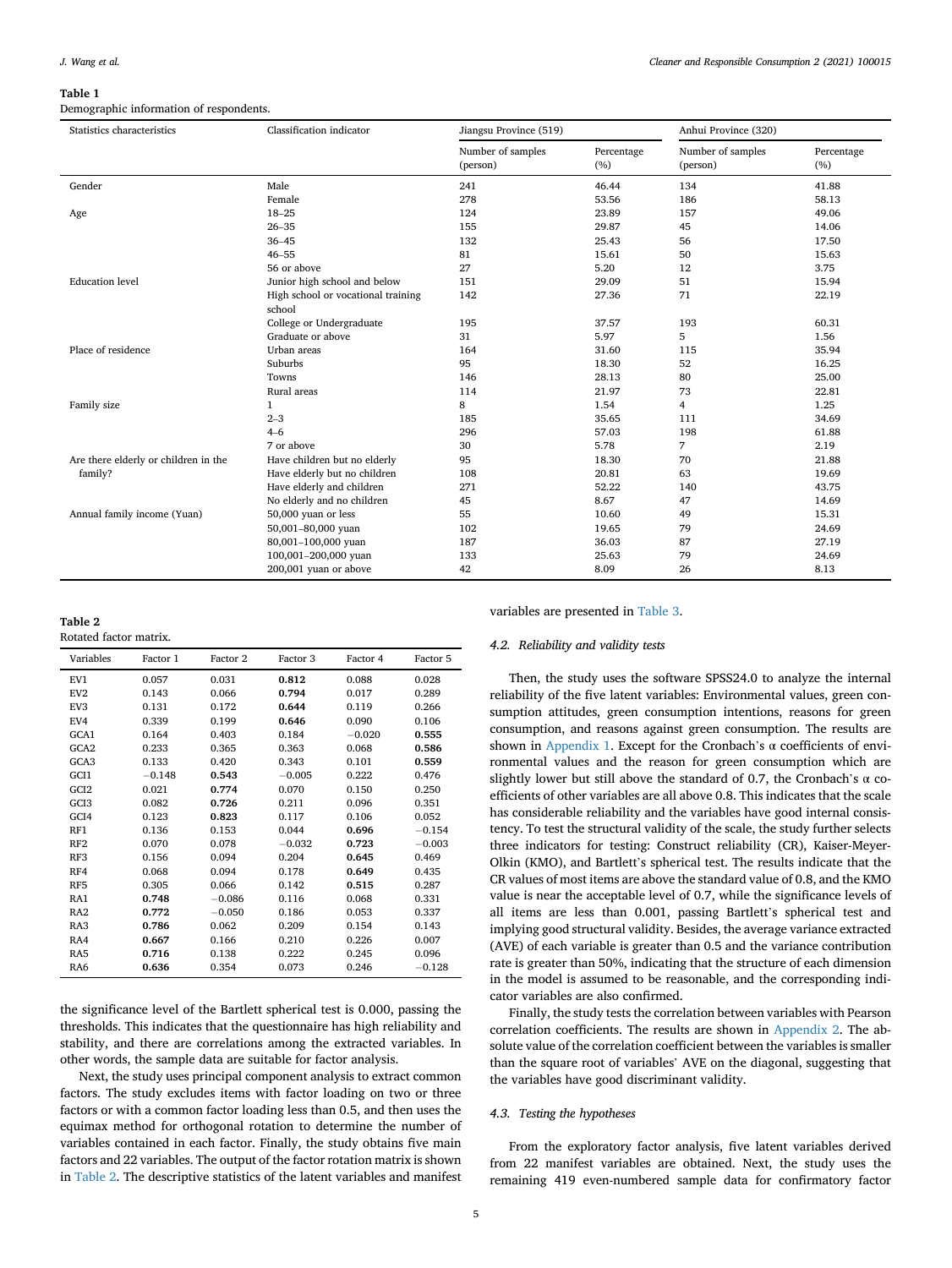#### <span id="page-6-0"></span>Table 3

Descriptive statistics of the latent variables and manifest variables.

| Latent variables                         | Manifest variables                                                                                                                        | Jiangsu<br>Province |       | Anhui Province |       |
|------------------------------------------|-------------------------------------------------------------------------------------------------------------------------------------------|---------------------|-------|----------------|-------|
|                                          |                                                                                                                                           | Mean                | SD    | Mean           | SD    |
| Environmental<br>values (EV)             | Humans need to<br>understand how nature<br>works and adapt to<br>nature. (EV1)                                                            | 3.81                | 0.891 | 4.19           | 0.952 |
|                                          | We should live in<br>harmony with nature.<br>(EV2)                                                                                        | 3.97                | 0.890 | 4.53           | 0.746 |
|                                          | Humans are only part of<br>nature. (EV3)                                                                                                  | 3.77                | 0.955 | 4.17           | 0.982 |
|                                          | Unless each of us<br>recognizes the need to<br>protect the environment,<br>our future generations<br>will bear the<br>consequences. (EV4) | 3.88                | 0.951 | 4.20           | 0.973 |
| Green<br>consumption<br>attitudes (GCA)  | I think there is a big<br>difference between<br>green consumption and<br>ordinary consumption.<br>(GCA1)                                  | 3.60                | 0.827 | 4.03           | 0.913 |
|                                          | I think green<br>consumption is a very<br>meaningful thing for<br>environmental<br>protection. (GCA2)                                     | 3.74                | 0.905 | 4.37           | 0.769 |
|                                          | I think green<br>consumption is closely<br>related to my life.<br>(GCA3)                                                                  | 3.61                | 1.011 | 4.21           | 0.883 |
| Green<br>consumption<br>intentions (GCI) | Regardless of price, I<br>select environmentally<br>friendly products.<br>(GCI1)                                                          | 3.15                | 1.026 | 3.36           | 1.163 |
|                                          | Before buying a product,<br>I will pay attention to<br>the degree of the<br>product's impact on the<br>environment. (GCI2)                | 3.34                | 1.010 | 3.59           | 1.067 |
|                                          | I will prefer to buy<br>environmentally<br>friendly detergents,<br>recycled paper products,<br>etc. (GCI3)                                | 3.47                | 1.003 | 3.84           | 1.057 |
|                                          | I tend to buy organic<br>fruits and vegetables.<br>(GCI4)                                                                                 | 3.27                | 1.019 | 3.66           | 1.082 |
| Reasons for green<br>consumption<br>(RF) | I think most of the food I<br>eat is contaminated with<br>pesticides, which scares<br>me. (RF1)                                           | 3.32                | 0.898 | 3.38           | 1.105 |
|                                          | The government did not<br>take more measures to<br>control environmental<br>pollution, which made<br>me angry. (RF2)                      | 3.04                | 0.894 | 3.33           | 1.084 |
|                                          | Environmental pollution<br>poses a great threat to<br>the survival of animals<br>and plants, which makes<br>me angry. (RF3)               | 3.27                | 0.923 | 3.78           | 0.940 |
|                                          | The development of<br>industry has caused<br>serious pollution to the<br>environment, which<br>makes me frustrated.<br>(RF4)              | 3.34                | 0.889 | 3.79           | 0.954 |
|                                          | I am frustrated about the<br>smog. (RF5)                                                                                                  | 3.31                | 0.968 | 3.89           | 0.965 |
| Reasons against<br>green<br>consumption  | I would worry about<br>buying fake green<br>products. (RA1)                                                                               | 3.90                | 0.926 | 4.28           | 0.820 |
| (RA)                                     |                                                                                                                                           | 3.91                | 0.947 | 4.36           | 0.771 |

Table 3 (continued )

| Latent variables | Manifest variables                                                                                                                                            | Jiangsu<br>Province |           | Anhui Province |           |
|------------------|---------------------------------------------------------------------------------------------------------------------------------------------------------------|---------------------|-----------|----------------|-----------|
|                  |                                                                                                                                                               | Mean                | <b>SD</b> | Mean           | <b>SD</b> |
|                  | I would worry about the<br>quality of green<br>products. (RA2)                                                                                                |                     |           |                |           |
|                  | I would worry that the<br>value of a green product<br>is not worth its price.<br>(RA3)                                                                        | 3.81                | 1.032     | 4.15           | 0.877     |
|                  | I'm worried that if<br>buying green products<br>this time is an<br>unpleasant experience,<br>it will bring me an<br>unhappy mood. (RA4)                       | 3.68                | 0.977     | 4.03           | 0.940     |
|                  | I'm worried that<br>unqualified green<br>products will harm my<br>health. (RA5)                                                                               | 3.90                | 0.959     | 4.37           | 0.722     |
|                  | I'm worried that if the<br>purchase of green<br>products is unsuccessful<br>this time, it will waste<br>my time if I make<br>another purchase again.<br>(RA6) | 3.67                | 1.001     | 4.03           | 0.961     |

analysis (CFA). Since the regression model assumes that all the independent variables have an effect on the dependent variable, structural equation modeling which allows the testing of dependencies between multiple interrelated variables is used. The results of CFA are as follows:  $\chi$ 2 = 472.474, df = 198, p < 0.001; CFI = 0.938; TLI = 0.927; RMSEA = 0.058; SRMR  $=$  0.058. All the test values are at an acceptable level, indicating that the overall model has a good degree of data fit in both the theoretical and statistical senses and possesses an appropriate structure.

[Table 4](#page-7-0) summarizes the results of the structural equation model. Among the eight hypothetical paths constructed in this study, five paths are statistically significant at the level of 0.1%, and one path is significant at the level of 5%.

Specifically, reasons against green consumption do not significantly affect green consumption attitude, while reasons for green consumption positively affect green consumption attitude at the statistically significant level of 0.1%, with the standardized path coefficient as 0.241. Therefore, H1a is confirmed but H1b is rejected. On the contrary, reasons for green consumption do not have significant impacts on green consumption intention, but reasons against green consumption negatively affect green consumption intention at the significant level of 5% with the standardized path coefficient as  $-0.107$ . In other words,  $H2b$  is confirmed while H2a is rejected. In addition, environmental values affect both the reasons for and against green consumption. The respective standardized coefficients are  $0.468$  and  $-0.613$ , both of which are statistically significant at 0.1%. Therefore, both H3a and H3b are confirmed. Furthermore, the standardized coefficient of green consumption attitude on intention is 0.762, which is statistically significant at the level of 0.1%. The results confirm H4 and show attitude affects green consumption intention. Finally, environmental values significantly affect attitudes at the level of 0.1%, with the standardized path coefficient as 0.569. Therefore, H5 is confirmed.

The results of the structural equation model are summarized in [Fig. 2.](#page-7-1)

[Table 5](#page-7-2) further shows the overall impact of reasons on green consumtion intentions. The total values are calculated by summing up the path coefficients of direct effects of reasons on intentions and indirect effects of reasons on intention through attitude. The total effect of reasons for green consumption is 0.184, which is slightly higher in absolute terms than that of reasons against green consumption at  $-0.107$ . However, reasons for green consumption can only indirectly impact intentions through attitudes. On the contrary, reasons against green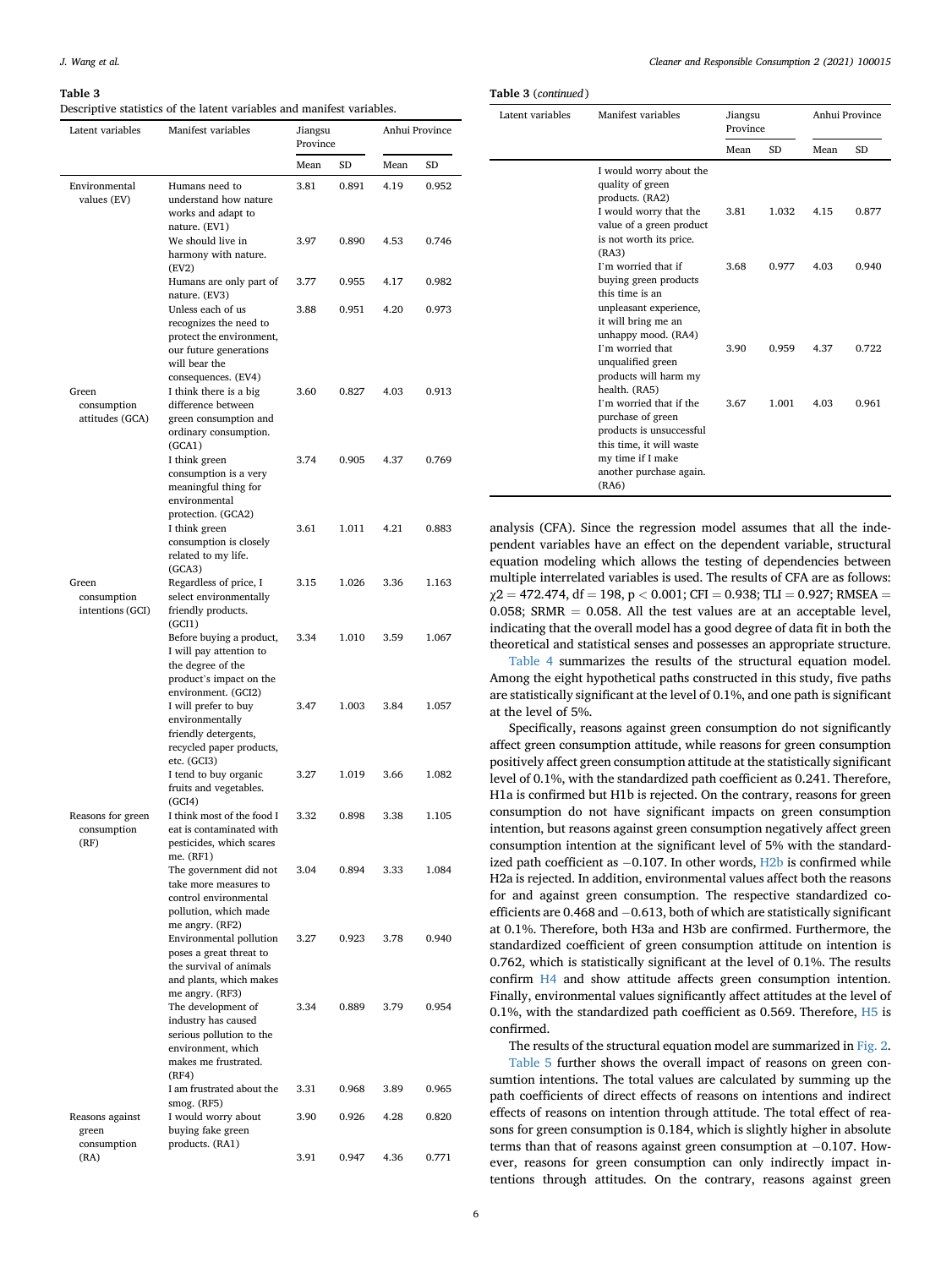#### <span id="page-7-0"></span>Table 4 Path analysis results.

|                                         | Standardized path<br>coefficient | Est./S.E. | Sig.  | Summary   |
|-----------------------------------------|----------------------------------|-----------|-------|-----------|
| Hypothesis 1a:<br>$RF \rightarrow GCA$  | 0.241                            | 4.977     | 0.000 | Confirmed |
| Hypothesis 1 b:<br>$RA \rightarrow GCA$ | 0.092                            | 1.640     | 0.101 | Rejected  |
| Hypothesis 2a:<br>$RF \rightarrow GCI$  | 0.020                            | 0.370     | 0.711 | Rejected  |
| Hypothesis 2 b:<br>$RA \rightarrow GCI$ | $-0.107$                         | $-2.044$  | 0.041 | Confirmed |
| Hypothesis 3a:<br>$EV \rightarrow RF$   | 0.468                            | 10.368    | 0.000 | Confirmed |
| Hypothesis 3 b:<br>$EV \rightarrow RA$  | $-0.613$                         | $-16.609$ | 0.000 | Confirmed |
| Hypothesis 4:<br>$GCA \rightarrow GCI$  | 0.762                            | 14.887    | 0.000 | Confirmed |
| Hypothesis 5:<br>$FV \rightarrow GCA$   | 0.569                            | 10.359    | 0.000 | Confirmed |

consumption can act directly on intentions. This pathway explains to a certain extent why consumers with positive attitudes do not necessarily perform the ultimate green consumption behavior. The difference appears to account for the green consumption attitude-intention gap and hence the attitude-behavior gap.

#### 5. Discussion

This paper analyzes the gap between attitude and intention and hence behavior in green consumption. To answer the question of what are the determinants of consumers' intention to shift to green consumption, this paper employs behavioral reasoning theory (BRT) as the theoretical framework and collects empirical evidence in China for analysis. Extending the traditional theory of planned behavior (TPB) by including the concepts of reasons and values, BRT allows us to explore the relationships and effects on intentions of not just attitudes, but also environmental values, and reasons for and against green consumption. The theory posits that environmental values impact consumers' reasons for and against green consumption, and green consumption attitudes serve as a deep-seated factor in intention and consumption behavior.

Our research findings suggest that attitude remains a key prerequisite of green consumption intention and behavior. While reasons impact intentions, the pathway of such impacts of different dimensions of reasons differ. Reasons for green consumption impose impacts indirectly through attitudes, while reasons against green consumption act on intention directly. This finding aligns with the consistency theory, which argues that people will adjust their original attitudes to maintain internal consistency after receiving new information [\(Osgood and Tannenbaum,](#page-10-32) [1955\)](#page-10-32). In the model of BRT, the final intention of individuals is theoretically influenced through different psychological paths. While green

consumption attitudes represent the degree to which consumers like or dislike the idea, reasons provide contextual factors of whether the consumers would engage in such behavior. When circumstances are conducive to green consumption behavior and reasons for green consumption dominate the cognition, individuals may weaken or ignore reasons against green consumption to avoid cognitive dissonance. Reasons for green consumerism, in addition, strengthen consumers' attitudes and make them more likely to perform the behavior.

On the contrary, when the circumstances are unfavorable, reasons against green consumption dominate the decision-making process. In this context, reasons do not influence attitudes but impact intention directly. In other words, even if individuals have strong positive attitudes, they may pursue psychological shortcuts and enter a single-reason decisionmaking mode, even if they hold a positive attitude. For example, when consumers face problems such as high prices or difficulties in obtaining green products, the positive effect of green consumption attitudes on the triggering of green consumption intention could become negligible.

The findings of this study have several implications for the literature on behavioral theories and the field of green consumption. In the research on green consumption in China, most of the studies used the traditional TPB for analysis. This paper uses BRT to study the green consumption behavior of Chinese consumers, which provides a new theoretical angle for subsequent research on green consumption behavior. BRT, which extends the traditional TPB with the inclusion of reasons, sheds light on the possible roles of reasons for and against behaviors in impacting attitudes and intentions. Inconsistent with the propositions of the proposed theory, this study suggests that reasons for behavior affect intentions only indirectly through attitudes, while reasons against behaviors directly impact intentions, bypassing attitudes.

There are several limitations for this study and further research may work on the following directions to improve the model. First, this paper proves the role of reason in green consumption of Chinese consumers, but the items in the reasons group mainly refer to the literature of other countries. Since Chinese consumers' reasons for or against green consumption may be different from consumers in other countries, to improve the reliability and validity of the findings of the study, more in-depth qualitative research can be conducted to explore the reasons why Chinese consumers accept or reject green consumption. Also, further quantitative research can be conducted to compare the uniqueness and commonality of reasons among countries to improve the generalizability

#### <span id="page-7-2"></span>Table 5

Direct effects, indirect effects, and total effects of reasons.

|                       | Direct<br>effects | Indirect effects | Total<br>effects |
|-----------------------|-------------------|------------------|------------------|
| Reasons for green     | 0.000             | $0.241*0.762=$   | 0.184            |
| consumption           |                   | 0.184            |                  |
| Reasons against green | $-0.107$          | 0.000            | $-0.107$         |
| consumption           |                   |                  |                  |

<span id="page-7-1"></span>

Fig. 2. Results of hypotheses testing.

Solid lines denote statistically significant paths, while dotted lines refer to statistically insignificant paths.  $*P < 0.05$ ;  $*P < 0.01$ ;  $*P < 0.001$ .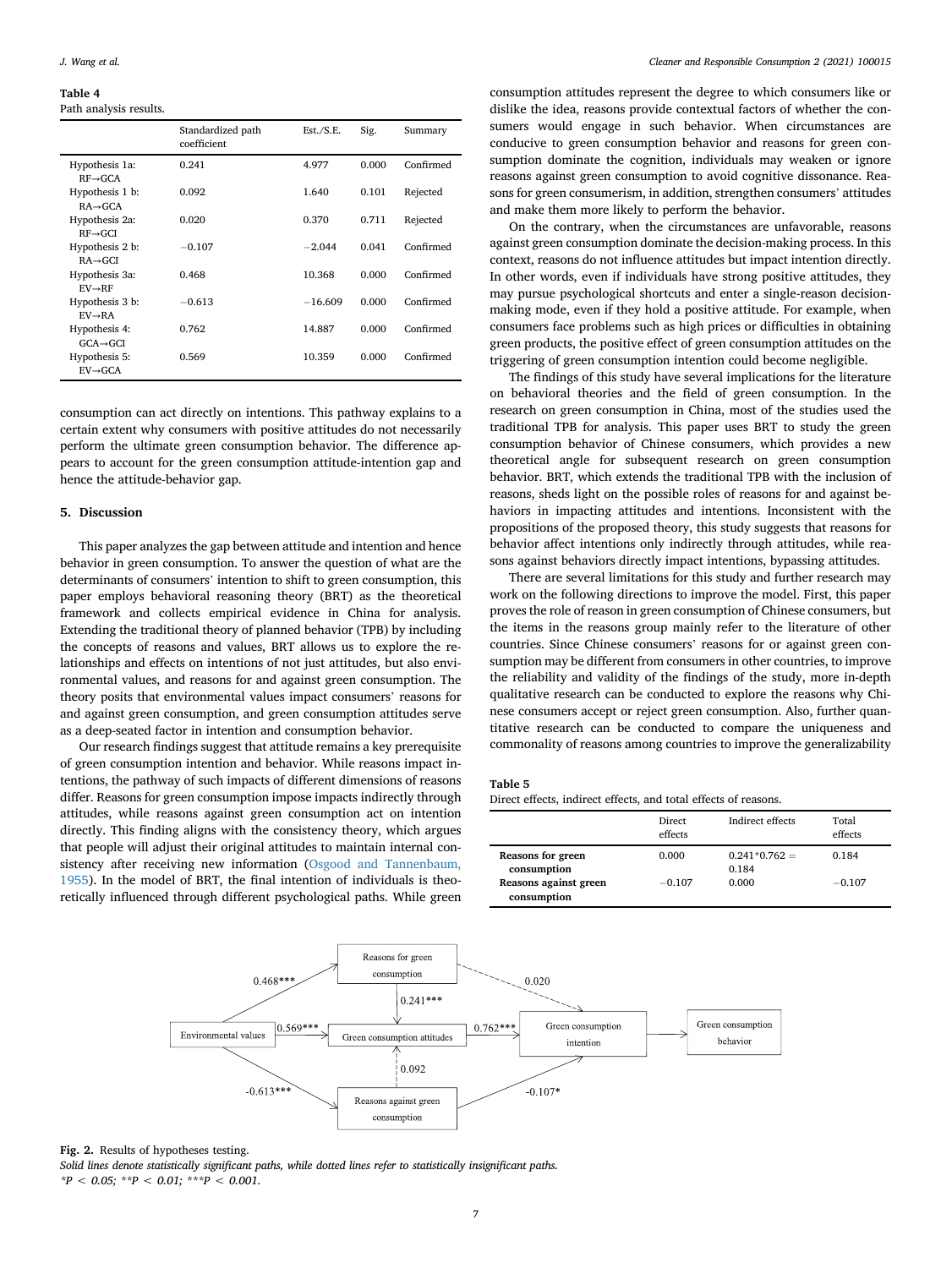of the research findings. Second, in examining green consumption, this study remains general which covers a wide range of practices including the purchase of green food, green clothing, green products, green living, and green traveling. To create a deeper analysis, future research can compare the uniqueness and commonality of reasons among generalized green consumption and specific green consumption. Third, this study only focuses on the attitude-intention gap and assumes that intentions predict behaviors. However, people do not always behave accordingly to their intentions and the intention-behavior gap could be huge. For example, [Sheeran and Webb](#page-10-33)'s (2016) study suggested that intentions only translate into action approximately one-half of the time. To improve our understandings of green consumption behavior, future studies could examine the scale of the intention-behavior gap and the conditions of translating intentions into actions such as the quality of intention in green consumption.

The findings in this study have several implications for governments and businesses. In particular, three approaches to green consumption promotion are worth considering – fostering reasons for green consumption, reducing reasons against green consumption, and raising the environmental values of consumers.

First, the government and businesses could adopt multi-pronged strategies in convincing consumers of their positive reasons for green consumption. The manifest variables that constitute this latent variable can involve three aspects. The first one is concern about food safety. In this sense, the government may consider improving its food safety regulatory framework and diversifying the regulatory strategies. For example, [Wang et al. \(2017\)](#page-10-34) showed that government support measures are more effective than mere regulation in promoting safe pesticide use. The second aspect of manifest variables concerned relates to respondents' sentiment against the government's inadequate actions to reduce pollution. In China, the enforcement of environmental and food safety regulations is mainly decentralized and depends on the necessary regulatory resources and political commitment of local officials ([Chu,](#page-9-35) [2020b\)](#page-9-35). In recent years, as environmental protection efforts have become one of the performance indicators for cadre promotion, strengthening the performance evaluation system may boost consumer confidence and hence promote their reasons for green consumption. The third aspect of manifest variables relates to the frustration of respondents over environmental pollution. Businesses could reframe their marketing strategies to convince consumers of green products' positive impacts on the environment. Product certification could also be of value and sustainable certification could help producers become more competitive to differentiate their products from ordinary products in the market [\(Sogari et al.,](#page-10-30) [2015\)](#page-10-30). Consumers were shown to be willing to pay more for certified products ([Wang and Gao, 2020;](#page-10-35) [Wang et al., 2020](#page-10-36)), while consumer trust remains a key prerequisite [\(Nuttavuthisit and Th](#page-10-24)øgersen, 2017). Another measure is to set up a consumption sustainability index that allows consumers to easily understand the environmental impacts of the products they intend to buy ([Nikolaou and Kazantzidis, 2016\)](#page-10-37). Enterprises may also publish scientific reports of the impact of their products on the environment.

Second, reasons against green consumption need to be demoted. The key manifest variable that constitutes this latent variable is related to the quality of the products. In this regard, the government may consider setting up national standards and industry regulations over "greenclaimed" products, either by mimicking international standards or developing their own ones [\(Chu, 2020a\)](#page-9-36). Enterprises can also set up a traceability system. These measures could instill consumers' confidence

<span id="page-8-0"></span>Appendix 1. Reliability and validity test results

on green product quality. Finally, the government can also consider subsidizing the green market by methods like tax exemptions, fiscal subsidies, and green credits to promote its development.

At last, to bridge the attitude-intention gap, environmental values of consumers should be further promoted. The manifest variables that constitutes this latent variable invovles two dimensions: The first one is the normative view on the relationship between human beings and nature. In this regard, possible governmental measures include advertisement and education which help consumers realize their interconnectedness with nature. Manufacturers may consider reporting the carbon footprints of their products so that consumers can quantify the difference they will make when choosing between ordinary and green products. The second dimension relates to the prediction about the future if environment protection is not realized. Educators could portray a possible picture of the future if environmental issues are left unaddressed, emphasizing the estimation of the economic and social impacts of such inaction. This way, consumers' environmental values are hoped to be elevated.

#### 6. Conclusion

Inconsistent with the propositions of BRT, this paper suggests that reasons for green consumption affect intentions only indirectly through attitudes, while reasons against green consumption impact intentions in a direct way, bypassing attitudes. At the same time, both types of reasons are influenced by environmental values. With different findings, policy recommendations of this study deviate from that of previous studies which propose that changing consumers' attitudes towards the environment can increase consumers' purchase intention of green products ([Ji, 2019;](#page-9-37) [Yadav and Pathak, 2017](#page-10-25); [Chen and Deng, 2017](#page-9-38)). The study shows that people do not necessarily decide whether to engage in green consumption behavior based on their attitudes. Some reasons inhibit consumers' green consumption intentions, such as expensive price, inaccessibility, lack of trust in the products' quality, and lack of green consumption experience. Based on the results, this paper recommends policies and business strategies that focus on reducing consumers' reasons against green consumption. In other words, addressing consumers' concerns about green consumption seems to be better able to close the attitude-intention and hence behavior gap.

#### Funding

This work was supported by the National Natural Science Foundation of China (71673115), the National Key R&D Program of China (2018YFC1603300 and 2018YFC1603303), and CUHK – University of Exeter Joint Centre for Environmental Sustainability and Resilience (ENSURE) (4930808).

#### Declaration of competing interest

The authors have no interest to declare.

#### Acknowledgement

We would like to thank the anonymous interviewees, reviewers, and editor for sharing their insights with me. We also thank Mr Jackey Wai Yu Cheung for his research and editorial efforts. All remaining errors are our own.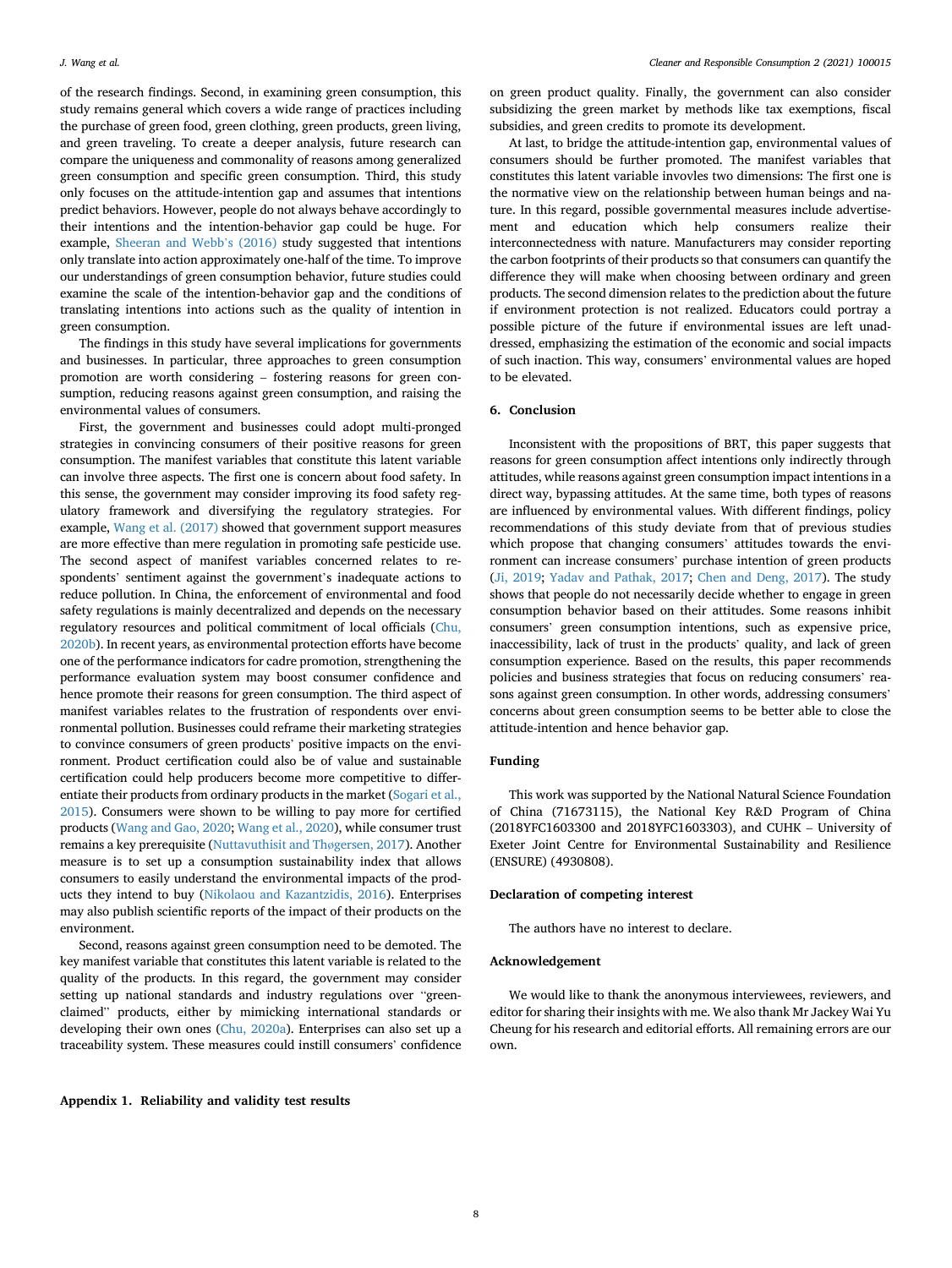| Variables                       |                       | Environmental<br>values (EV) | Green consumption<br>attitudes (GCA) | Green consumption<br>intentions (GCI) | Reasons for green<br>consumption (RF) | Reasons against green<br>consumption (RA) |
|---------------------------------|-----------------------|------------------------------|--------------------------------------|---------------------------------------|---------------------------------------|-------------------------------------------|
| Number of variable items        |                       |                              | 3                                    |                                       | 5                                     | 6                                         |
| Variance contribution rate      |                       | 61.390                       | 71.568                               | 66.111                                | 51.202                                | 61.126                                    |
| Cronbach's <i>g</i> coefficient |                       | 0.787                        | 0.800                                | 0.827                                 | 0.756                                 | 0.870                                     |
| <b>AVE</b>                      |                       | 0.614                        | 0.716                                | 0.661                                 | 0.512                                 | 0.611                                     |
| CR                              |                       | 0.864                        | 0.883                                | 0.886                                 | 0.838                                 | 0.904                                     |
| <b>KMO</b>                      |                       | 0.766                        | 0.689                                | 0.783                                 | 0.762                                 | 0.847                                     |
| Bartlett's                      |                       | 484.122                      | 412.820                              | 632.917                               | 518.700                               | 1242.736                                  |
| spherical test                  | df                    | 6                            | 3                                    | 6                                     | 10                                    | 15                                        |
|                                 | Significance<br>level | 0.000                        | 0.000                                | 0.000                                 | 0.000                                 | 0.000                                     |

#### Appendix 2. Discriminant validity test results

|                                      | Environmental values<br>(EA) | Green consumption<br>attitudes (GCA) | Green consumption<br>intentions (GCI) | Reasons for green<br>consumption (RF) | Reasons against green<br>consumption (RA) |
|--------------------------------------|------------------------------|--------------------------------------|---------------------------------------|---------------------------------------|-------------------------------------------|
| <b>Environmental values</b>          | 0.784                        |                                      |                                       |                                       |                                           |
| Green consumption<br>attitudes       | $0.566***$                   | 0.846                                |                                       |                                       |                                           |
| Green consumption<br>intentions      | $0.359***$                   | $0.620***$                           | 0.813                                 |                                       |                                           |
| Reasons for green<br>consumption     | $0.368***$                   | $0.430***$                           | $0.409***$                            | 0.716                                 |                                           |
| Reasons against green<br>consumption | $-0.477***$                  | $-0.439***$                          | $-0.262***$                           | $-0.474***$                           | 0.782                                     |

Note: \*\*\* indicates significance at the level of 0.001, and the diagonal value is  $\sqrt{AVE}$ .

#### <span id="page-9-34"></span>References

- <span id="page-9-3"></span>[Ajzen, I., 1991. The theory of planned behavior. Organ. Behav. Hum. Decis. Process. 50](http://refhub.elsevier.com/S2666-7843(21)00009-7/sref1) [\(2\), 179](http://refhub.elsevier.com/S2666-7843(21)00009-7/sref1)–[211.](http://refhub.elsevier.com/S2666-7843(21)00009-7/sref1)
- <span id="page-9-16"></span>[Ajzen, I., 2001. Nature and operation of attitudes. Annu. Rev. Psychol. 52, 27](http://refhub.elsevier.com/S2666-7843(21)00009-7/sref2)–[58.](http://refhub.elsevier.com/S2666-7843(21)00009-7/sref2)
- <span id="page-9-19"></span>Ajzen, I., 2006. Behavioral Interventions Based on the Theory of Planned Behavior. Retrieved from. [http://people.umass.edu/~aizen/pdf/tpb.intervention.pdf](http://people.umass.edu/%7Eaizen/pdf/tpb.intervention.pdf).
- <span id="page-9-7"></span>[Ajzen, I., 2020. The theory of planned behavior: frequently asked questions. Human](http://refhub.elsevier.com/S2666-7843(21)00009-7/sref4) [Behavior and Emerging Technologies 2, 314](http://refhub.elsevier.com/S2666-7843(21)00009-7/sref4)–[324](http://refhub.elsevier.com/S2666-7843(21)00009-7/sref4).
- <span id="page-9-9"></span>[Briggs, E., Peterson, M., Gregory, G., 2010. Toward a better understanding of](http://refhub.elsevier.com/S2666-7843(21)00009-7/sref5) volunteering for nonprofi[t organizations: explaining volunteers](http://refhub.elsevier.com/S2666-7843(21)00009-7/sref5)' pro-social attitudes. [J. Macromarketing 30 \(1\), 61](http://refhub.elsevier.com/S2666-7843(21)00009-7/sref5)–[76.](http://refhub.elsevier.com/S2666-7843(21)00009-7/sref5)
- <span id="page-9-0"></span>[Carlson, L., Grove, S.J., Kangun, N., 1993. A content analysis of environmental](http://refhub.elsevier.com/S2666-7843(21)00009-7/sref6) [advertising claims: a matrix method approach. J. Advert. 22 \(3\), 27](http://refhub.elsevier.com/S2666-7843(21)00009-7/sref6)–[39](http://refhub.elsevier.com/S2666-7843(21)00009-7/sref6).
- <span id="page-9-27"></span>[Chan, R.Y., 2001. Determinants of Chinese consumers](http://refhub.elsevier.com/S2666-7843(21)00009-7/sref7)' green purchase behavior. Psychol. [Market. 18 \(4\), 389](http://refhub.elsevier.com/S2666-7843(21)00009-7/sref7)–[413.](http://refhub.elsevier.com/S2666-7843(21)00009-7/sref7)
- <span id="page-9-38"></span>[Chen, K., Deng, T., 2017. Research on environmental attitudes, guide information and](http://refhub.elsevier.com/S2666-7843(21)00009-7/sref8) [green commuting intentions. J. Arid Land Resour. Environ. \(3\), 31](http://refhub.elsevier.com/S2666-7843(21)00009-7/sref8).
- <span id="page-9-2"></span>[Chen, K., Zhao, Z., 2015. Looking forward to two stage analysis and study of green](http://refhub.elsevier.com/S2666-7843(21)00009-7/sref9) [consumption attitude-behavior gap. Econ. Manag. 29 \(1\), 19](http://refhub.elsevier.com/S2666-7843(21)00009-7/sref9)–[24.](http://refhub.elsevier.com/S2666-7843(21)00009-7/sref9)
- <span id="page-9-36"></span>Chu, M., 2020a. Horses for courses: China'[s accommodative approach to food standard](http://refhub.elsevier.com/S2666-7843(21)00009-7/sref10)[setting in response to the internationalization of regulation. Regulation](http://refhub.elsevier.com/S2666-7843(21)00009-7/sref10) & [Governance 14 \(3\), 514](http://refhub.elsevier.com/S2666-7843(21)00009-7/sref10)–[530](http://refhub.elsevier.com/S2666-7843(21)00009-7/sref10).
- <span id="page-9-35"></span>Chu, M., 2020b. The limits to the internationalisation of regulation: divergent enforcement strategies in China's food safety regulation. Pol. Polit. [https://doi.org/](https://doi.org/10.1332/030557320X15898191176090) [10.1332/030557320X15898191176090](https://doi.org/10.1332/030557320X15898191176090).
- <span id="page-9-8"></span>[Claudy, M.C., Peterson, M., 2014. Understanding the underutilization of urban bicycle](http://refhub.elsevier.com/S2666-7843(21)00009-7/sref12) [commuting: a behavioral reasoning perspective. J. Publ. Pol. Market. 33 \(2\),](http://refhub.elsevier.com/S2666-7843(21)00009-7/sref12) [173](http://refhub.elsevier.com/S2666-7843(21)00009-7/sref12)–[187](http://refhub.elsevier.com/S2666-7843(21)00009-7/sref12).
- <span id="page-9-10"></span>Claudy, M.C., Garcia, R., O'[Driscoll, A., 2015. Consumer resistance to innovation](http://refhub.elsevier.com/S2666-7843(21)00009-7/sref13)—[a](http://refhub.elsevier.com/S2666-7843(21)00009-7/sref13) [behavioral reasoning perspective. J. Acad. Market. Sci. 43 \(4\), 528](http://refhub.elsevier.com/S2666-7843(21)00009-7/sref13)–[544.](http://refhub.elsevier.com/S2666-7843(21)00009-7/sref13)
- <span id="page-9-6"></span>Claudy, M.C., Michelsen, C., O'[Driscoll, A., 2011. The diffusion of microgeneration](http://refhub.elsevier.com/S2666-7843(21)00009-7/sref14) [technologies](http://refhub.elsevier.com/S2666-7843(21)00009-7/sref14)–assessing the infl[uence of perceived product characteristics on](http://refhub.elsevier.com/S2666-7843(21)00009-7/sref14) homeowners' [willingness to pay. Energy Pol. 39 \(3\), 1459](http://refhub.elsevier.com/S2666-7843(21)00009-7/sref14)–[1469](http://refhub.elsevier.com/S2666-7843(21)00009-7/sref14).
- <span id="page-9-4"></span>Claudy, M.C., Peterson, M., O'[Driscoll, A., 2013. Understanding the attitude-behavior gap](http://refhub.elsevier.com/S2666-7843(21)00009-7/sref15) [for renewable energy systems using behavioral reasoning theory. J. Macromarketing](http://refhub.elsevier.com/S2666-7843(21)00009-7/sref15) [33 \(4\), 273](http://refhub.elsevier.com/S2666-7843(21)00009-7/sref15)–[287.](http://refhub.elsevier.com/S2666-7843(21)00009-7/sref15)
- <span id="page-9-25"></span>[Dembkowski, S., Hanmer-Lloyd, S., 1994. The environmental value-attitude-system](http://refhub.elsevier.com/S2666-7843(21)00009-7/sref16) [model: a framework to guide the understanding of environmentally-conscious](http://refhub.elsevier.com/S2666-7843(21)00009-7/sref16) [consumer behaviour. J. Market. Manag. 10 \(7\), 593](http://refhub.elsevier.com/S2666-7843(21)00009-7/sref16)–[603](http://refhub.elsevier.com/S2666-7843(21)00009-7/sref16).
- <span id="page-9-18"></span>[Dhir, A., Goyal, R.K., 2020. Behavioral reasoning theory \(BRT\) perspectives on e-waste](http://refhub.elsevier.com/S2666-7843(21)00009-7/sref17) [recycling and management. J. Clean. Prod.](http://refhub.elsevier.com/S2666-7843(21)00009-7/sref17)
- <span id="page-9-14"></span>[Diddi, S., Yan, R.N., Bloodhart, B., Bajtelsmit, V., McShane, K., 2019. Exploring young](http://refhub.elsevier.com/S2666-7843(21)00009-7/sref18) adult consumers' [sustainable clothing consumption intention-behavior gap: a](http://refhub.elsevier.com/S2666-7843(21)00009-7/sref18) [Behavioral Reasoning Theory perspective. Sustainable Production and Consumption](http://refhub.elsevier.com/S2666-7843(21)00009-7/sref18) [18, 200](http://refhub.elsevier.com/S2666-7843(21)00009-7/sref18)–[209](http://refhub.elsevier.com/S2666-7843(21)00009-7/sref18).
- <span id="page-9-5"></span>[Eurobarometer, S., 2005. Attitudes towards Energy. Luxembourg.](http://refhub.elsevier.com/S2666-7843(21)00009-7/sref19)
- <span id="page-9-15"></span>[Fishbein, M., Ajzen, I., 1975. Belief, Attitude, Intention and Behavior: an Introduction to](http://refhub.elsevier.com/S2666-7843(21)00009-7/sref20) [Theory and Research. Addison-Wesley, Reading, MA](http://refhub.elsevier.com/S2666-7843(21)00009-7/sref20).

<span id="page-9-28"></span>[Fransson, N., G](http://refhub.elsevier.com/S2666-7843(21)00009-7/sref21)ä[rling, T., 1999. Environmental concern: conceptual de](http://refhub.elsevier.com/S2666-7843(21)00009-7/sref21)finitions,

- <span id="page-9-31"></span>measurement methods, and research fi[ndings. J. Environ. Psychol. 19 \(4\), 369](http://refhub.elsevier.com/S2666-7843(21)00009-7/sref21)–[382.](http://refhub.elsevier.com/S2666-7843(21)00009-7/sref21) Gao, J., Sheng, G., Zhou, L., 2016. The infl[uence mechanism of green product purchase](http://refhub.elsevier.com/S2666-7843(21)00009-7/sref22) [intention: an analysis based on consumer innovativeness. Journal of Guangdong](http://refhub.elsevier.com/S2666-7843(21)00009-7/sref22)
- [University of Finance](http://refhub.elsevier.com/S2666-7843(21)00009-7/sref22) & [Economics 31 \(2\), 33](http://refhub.elsevier.com/S2666-7843(21)00009-7/sref22)–[42](http://refhub.elsevier.com/S2666-7843(21)00009-7/sref22). [Gupta, A., Arora, N., 2017. Consumer adoption of m-banking: a behavioral reasoning](http://refhub.elsevier.com/S2666-7843(21)00009-7/sref23)
- <span id="page-9-12"></span>[theory perspective. Int. J. Bank Market. 35 \(4\), 733](http://refhub.elsevier.com/S2666-7843(21)00009-7/sref23)–[747](http://refhub.elsevier.com/S2666-7843(21)00009-7/sref23).
- <span id="page-9-22"></span>[Hansla, A., Gamble, A., Juliusson, A., G](http://refhub.elsevier.com/S2666-7843(21)00009-7/sref24)ä[rling, T., 2008. Psychological determinants of](http://refhub.elsevier.com/S2666-7843(21)00009-7/sref24) [attitude towards and willingness to pay for green electricity. Energy Pol. 36 \(2\),](http://refhub.elsevier.com/S2666-7843(21)00009-7/sref24) [768](http://refhub.elsevier.com/S2666-7843(21)00009-7/sref24)–[774](http://refhub.elsevier.com/S2666-7843(21)00009-7/sref24).
- <span id="page-9-32"></span>[Jacoby, J., Kaplan, L., 1972. The components of perceived risk. In:](http://refhub.elsevier.com/S2666-7843(21)00009-7/sref25) Proceedings Of the 3rd [Annual Convention Of the Association For Consumer Research Chicago](http://refhub.elsevier.com/S2666-7843(21)00009-7/sref25) IL, pp. 93–[382](http://refhub.elsevier.com/S2666-7843(21)00009-7/sref25).
- <span id="page-9-37"></span>[Ji, J.R., 2019. Consumer values, environmental attitudes and green consumption](http://refhub.elsevier.com/S2666-7843(21)00009-7/sref26) [intentions. Journal of Commercial Economics 19, 56](http://refhub.elsevier.com/S2666-7843(21)00009-7/sref26)–[59.](http://refhub.elsevier.com/S2666-7843(21)00009-7/sref26)
- <span id="page-9-23"></span>[Joshi, Y., Rahman, Z., 2017. Investigating the determinants of consumers](http://refhub.elsevier.com/S2666-7843(21)00009-7/sref27)' sustainable [purchase behaviour. Sustainable Production and consumption 10, 110](http://refhub.elsevier.com/S2666-7843(21)00009-7/sref27)–[120](http://refhub.elsevier.com/S2666-7843(21)00009-7/sref27).
- <span id="page-9-24"></span>[Kahneman, D., Slovic, S.P., Slovic, P., Tversky, A. \(Eds.\), 1982. Judgment under](http://refhub.elsevier.com/S2666-7843(21)00009-7/sref28) [Uncertainty: Heuristics and Biases. Cambridge university press.](http://refhub.elsevier.com/S2666-7843(21)00009-7/sref28)
- <span id="page-9-13"></span>[Karapanos, M., Borchert, T., Schneider, A., 2017. The adoption of educational technology](http://refhub.elsevier.com/S2666-7843(21)00009-7/sref29) [from perspective of behavioral reasoning theory. In: Proceedings of the 9th](http://refhub.elsevier.com/S2666-7843(21)00009-7/sref29) [International Conference on Education and New Learning Technologies](http://refhub.elsevier.com/S2666-7843(21)00009-7/sref29) [\(EDULEARN\), Barcelona, pp. 88](http://refhub.elsevier.com/S2666-7843(21)00009-7/sref29)–[95.](http://refhub.elsevier.com/S2666-7843(21)00009-7/sref29)
- <span id="page-9-30"></span>Lao, K., Wu, J., 2013. Research on infl[uencing mechanism of consumer green](http://refhub.elsevier.com/S2666-7843(21)00009-7/sref30) [consumption behavior referring to TPB. Finance Econ. 2013 \(2\), 91](http://refhub.elsevier.com/S2666-7843(21)00009-7/sref30)–[100](http://refhub.elsevier.com/S2666-7843(21)00009-7/sref30).
- <span id="page-9-21"></span>[Li, Y., Chen, K., 2017. Factors in](http://refhub.elsevier.com/S2666-7843(21)00009-7/sref31)fluencing consumers' green purchase [intention](http://refhub.elsevier.com/S2666-7843(21)00009-7/sref31)——[exploratory research based on grounded theory. Enterprise Economy 36](http://refhub.elsevier.com/S2666-7843(21)00009-7/sref31) [\(5\), 72](http://refhub.elsevier.com/S2666-7843(21)00009-7/sref31)–[78](http://refhub.elsevier.com/S2666-7843(21)00009-7/sref31).
- <span id="page-9-29"></span>[Lien, C.Y., Chen, Y.S., Huang, C.W., 2010. The relationships between green consumption](http://refhub.elsevier.com/S2666-7843(21)00009-7/sref32) [cognition and behavioral intentions for consumers in the restaurant industry. In:](http://refhub.elsevier.com/S2666-7843(21)00009-7/sref32) 2010 [IEEE International Conference on Industrial Engineering and Engineering](http://refhub.elsevier.com/S2666-7843(21)00009-7/sref32) [Management, pp. 748](http://refhub.elsevier.com/S2666-7843(21)00009-7/sref32)–[752](http://refhub.elsevier.com/S2666-7843(21)00009-7/sref32).
- <span id="page-9-1"></span>[Maloney, M.P., Ward, M.P., 1973. Ecology: let](http://refhub.elsevier.com/S2666-7843(21)00009-7/sref33)'s hear from the people. An objective scale [for the measurement of ecological attitudes and knowledge. Am. Psychol. 28,](http://refhub.elsevier.com/S2666-7843(21)00009-7/sref33) [583](http://refhub.elsevier.com/S2666-7843(21)00009-7/sref33)–[586](http://refhub.elsevier.com/S2666-7843(21)00009-7/sref33).
- <span id="page-9-20"></span>[Mi, L., Lu, J., 2018. Cultural Orientation,Environmental beliefs and ecological](http://refhub.elsevier.com/S2666-7843(21)00009-7/sref34) [consumption behavior: a comparative analysis based on differences in population](http://refhub.elsevier.com/S2666-7843(21)00009-7/sref34) [characteristics. Journal of Nanjing Tech University\(Social Science Edition\) 17, 54](http://refhub.elsevier.com/S2666-7843(21)00009-7/sref34)–[66](http://refhub.elsevier.com/S2666-7843(21)00009-7/sref34)  $+87, 04.$  $+87, 04.$
- <span id="page-9-11"></span>[Miralles, F., Giones, F., Gozun, B., 2017. Does direct experience matter? Examining the](http://refhub.elsevier.com/S2666-7843(21)00009-7/sref35) [consequences of current entrepreneurial behavior on entrepreneurial intention. Int.](http://refhub.elsevier.com/S2666-7843(21)00009-7/sref35) [Enterpren. Manag. J. 13 \(3\), 881](http://refhub.elsevier.com/S2666-7843(21)00009-7/sref35)–[903.](http://refhub.elsevier.com/S2666-7843(21)00009-7/sref35)
- <span id="page-9-33"></span>[Mitchell, V.W., Greatorex, M., 1993. Risk perception and reduction in the purchase of](http://refhub.elsevier.com/S2666-7843(21)00009-7/sref36) [consumer services. Serv. Ind. J. 13 \(4\), 179](http://refhub.elsevier.com/S2666-7843(21)00009-7/sref36)–[200.](http://refhub.elsevier.com/S2666-7843(21)00009-7/sref36)
- <span id="page-9-17"></span>[Myyry, L., Siponen, M., Pahnila, S., Vartiainen, T., Vance, A., 2009. What levels of moral](http://refhub.elsevier.com/S2666-7843(21)00009-7/sref37) [reasoning and values explain adherence to information security rules? an empirical](http://refhub.elsevier.com/S2666-7843(21)00009-7/sref37) [study. Eur. J. Inf. Syst. 18 \(2\), 126](http://refhub.elsevier.com/S2666-7843(21)00009-7/sref37)–[139.](http://refhub.elsevier.com/S2666-7843(21)00009-7/sref37)
- <span id="page-9-26"></span>[Nguyen, T.N., Lobo, A., Greenland, S., 2016. Pro-environmental purchase behaviour: the](http://refhub.elsevier.com/S2666-7843(21)00009-7/sref38) role of consumers' [biospheric values. J. Retailing Consum. Serv. 33, 98](http://refhub.elsevier.com/S2666-7843(21)00009-7/sref38)–[108](http://refhub.elsevier.com/S2666-7843(21)00009-7/sref38).